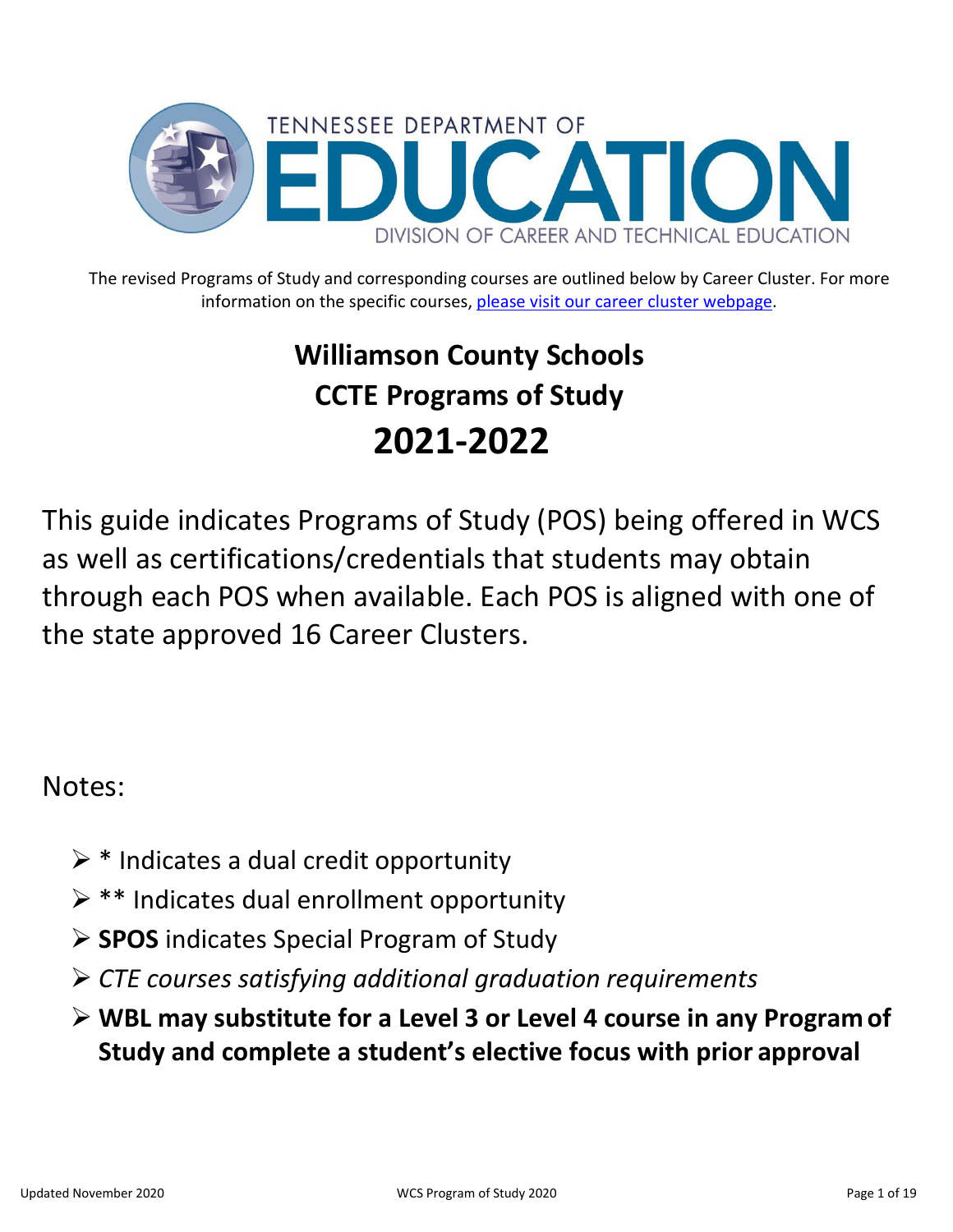### **Advanced Manufacturing**

| Program of<br><b>Study</b>                                       | Level 1                                                                                                                     | Level 2                               | Level 3                                                                                                                                                                                                                               | Level 4                                                                                                                                                                                                               | Credential/<br><b>Certification</b>                                                                                                                        | <b>CTSO</b>       | Recommended<br>Elective(s), not<br>approved for<br><b>Elective Focus</b>  |
|------------------------------------------------------------------|-----------------------------------------------------------------------------------------------------------------------------|---------------------------------------|---------------------------------------------------------------------------------------------------------------------------------------------------------------------------------------------------------------------------------------|-----------------------------------------------------------------------------------------------------------------------------------------------------------------------------------------------------------------------|------------------------------------------------------------------------------------------------------------------------------------------------------------|-------------------|---------------------------------------------------------------------------|
| <b>Mechatronics</b><br><b>CSCC AIIT A.A.S</b><br><b>Fairview</b> | Principles of<br>Manufacturing<br>5922<br>NIMS Industry<br><b>Certification And</b><br><b>CPT Industry</b><br>Certification | Digital<br><b>Electronics</b><br>5925 | Mechatronics I<br>6156<br>* Dual Credit<br>Opportunity<br>through CSCC<br>or<br><b>Mechatronics</b><br>(CSCC)<br>4063<br>** Level I Siemens   **<br>Certified<br><b>Mechatronics</b><br>System Assistant<br>Industry<br>Certification | Mechatronics II<br>6157<br>* Dual Credit<br>Opportunity<br>through CSCC<br>or<br><b>Mechatronics</b><br>  Dual Enrollment   Dual Enrollment   System Assistant  <br>(CSCC)<br>4063<br>Manufacturing<br>Practicum 5926 | <b>NIMS Industry</b><br>Certification<br><b>CPT Industry</b><br>Certification<br>Level I Siemens<br>Certified<br>Mechatronics<br>Industry<br>Certification | Skills USA or TSA | ** See specific<br>course sequence<br>ending in CSCC<br>AiiT A.A.S Degree |

#### **Agriculture, Food, and Natural Resources**

| Program of<br><b>Study</b>                               | Level 1                                                                                                                                                                         | Level 2                                                               | Level 3                          | Level 4                                                                                                                                                 | Credential/<br><b>Certification</b>                                                                     | <b>CTSO</b> | Recommended<br>Elective(s), not<br>approved for<br><b>Elective Focus</b> |
|----------------------------------------------------------|---------------------------------------------------------------------------------------------------------------------------------------------------------------------------------|-----------------------------------------------------------------------|----------------------------------|---------------------------------------------------------------------------------------------------------------------------------------------------------|---------------------------------------------------------------------------------------------------------|-------------|--------------------------------------------------------------------------|
| <b>Veterinary and</b><br><b>Animal Science</b>           | Agriscience<br>5957                                                                                                                                                             | <b>Small Animal</b><br>Science 5958                                   | Large Animal<br>Science 6116     | Veterinary<br>Science 5961                                                                                                                              | Animal Science<br>Industry<br>Certification                                                             | <b>FFA</b>  |                                                                          |
| Page                                                     | Lab Science and<br>elective focus<br>credit only for<br>students<br>completing a<br>Veterinary and<br>Animal Science or<br>Horticulture<br>Science Program<br>of Studies        |                                                                       |                                  | Lab Science and<br>elective focus<br>credit only for<br>students<br>completing a<br>Veterinary<br><b>Animal Science</b><br>Program of<br><b>Studies</b> |                                                                                                         |             |                                                                          |
| <b>Horticulture</b><br><b>Science</b><br><b>Fairview</b> | Agriscience<br>5957<br>Lab Science and<br>elective focus<br>credit only for<br>students<br>completing<br>Veterinary and<br>Animal Science or<br>Horticulture<br>Science Program | Principles of<br><b>Plant Sciences</b><br>and<br>Hydroculture<br>6119 | Greenhouse<br>Management<br>5954 | Landscaping and<br><b>Turf Science</b><br>5951                                                                                                          | Commercial<br>Pesticide<br>Industry<br>Certification<br>Tennessee<br>Industry Specific<br>Certification | <b>FFA</b>  |                                                                          |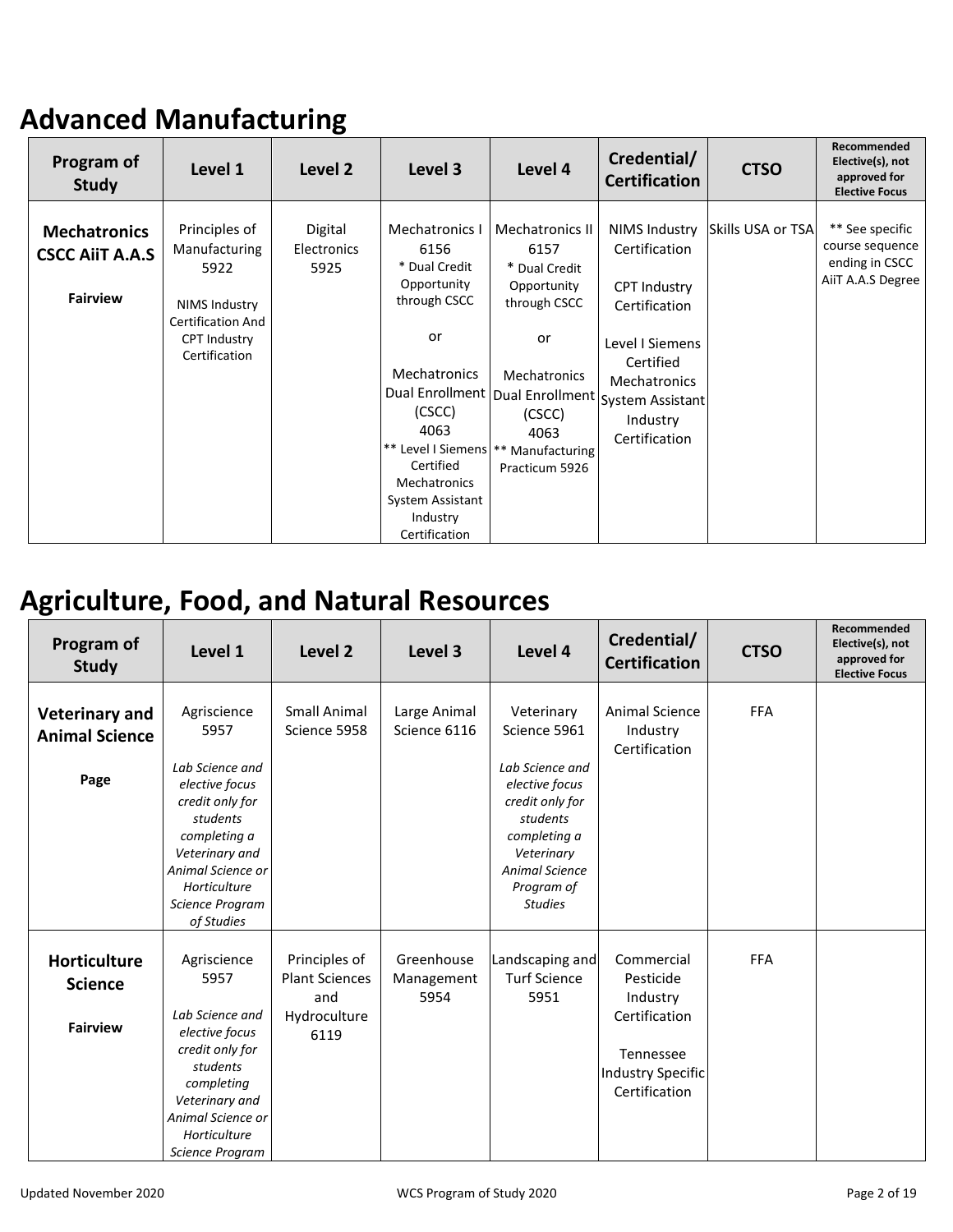### **Architecture and Construction**

| Program of<br><b>Study</b>                                                                                             | Level 1                                            | Level 2                                             | Level 3                                                                                                                                   | Level 4                                                                                                                                                                                                              | Credential/<br><b>Certification</b>                                                                                                                                                                                                         | <b>CTSO</b>         | Recommended<br>Elective(s), not<br>approved for<br><b>Elective Focus</b> |
|------------------------------------------------------------------------------------------------------------------------|----------------------------------------------------|-----------------------------------------------------|-------------------------------------------------------------------------------------------------------------------------------------------|----------------------------------------------------------------------------------------------------------------------------------------------------------------------------------------------------------------------|---------------------------------------------------------------------------------------------------------------------------------------------------------------------------------------------------------------------------------------------|---------------------|--------------------------------------------------------------------------|
| Architecture,<br><b>Engineering and</b><br>Design<br><b>Centennial</b><br><b>Franklin</b><br>Independence<br>Ravenwood | Architectural &<br>Engineering<br>Design I<br>6037 | Architectural &<br>Engineering<br>Design II<br>6039 | Architectural &<br>Engineering<br>Design III<br>5927<br>** Engineering<br>2100 at CHS, RHS,<br>PHS & IHS (MTSU)<br>DE Course Code<br>4071 | <b>Honors</b><br>Engineering<br>Practicum:<br>Engineering<br>Your World<br>6141<br>RHS only<br>** Engineering<br>1100 at RHS<br>(MTSU)<br>DE Course Code<br>4071<br>Geographic<br>Information<br>Systems<br>CHS only | AutoCAD<br>Certified User                                                                                                                                                                                                                   | SkillsUSA<br>or TSA |                                                                          |
| <b>Structural</b><br><b>Systems</b><br><b>Fairview</b>                                                                 | Fundamentals of<br>Construction<br>6073            | Structural<br>Systems I<br>6164                     | Structural<br>Systems II<br>6165                                                                                                          | Construction<br>Practicum<br>6160                                                                                                                                                                                    | <b>NCCER Core</b><br>Curriculum<br>OSHA 10<br>Industry<br>Certifications<br><b>NCCER</b><br>Carpentry Level I<br>Industry<br>Certification<br><b>NCCER</b><br>Carpentry Level<br>Ш<br>OSHA 30<br>Construction<br>Industry<br>Certifications | SkillsUSA           |                                                                          |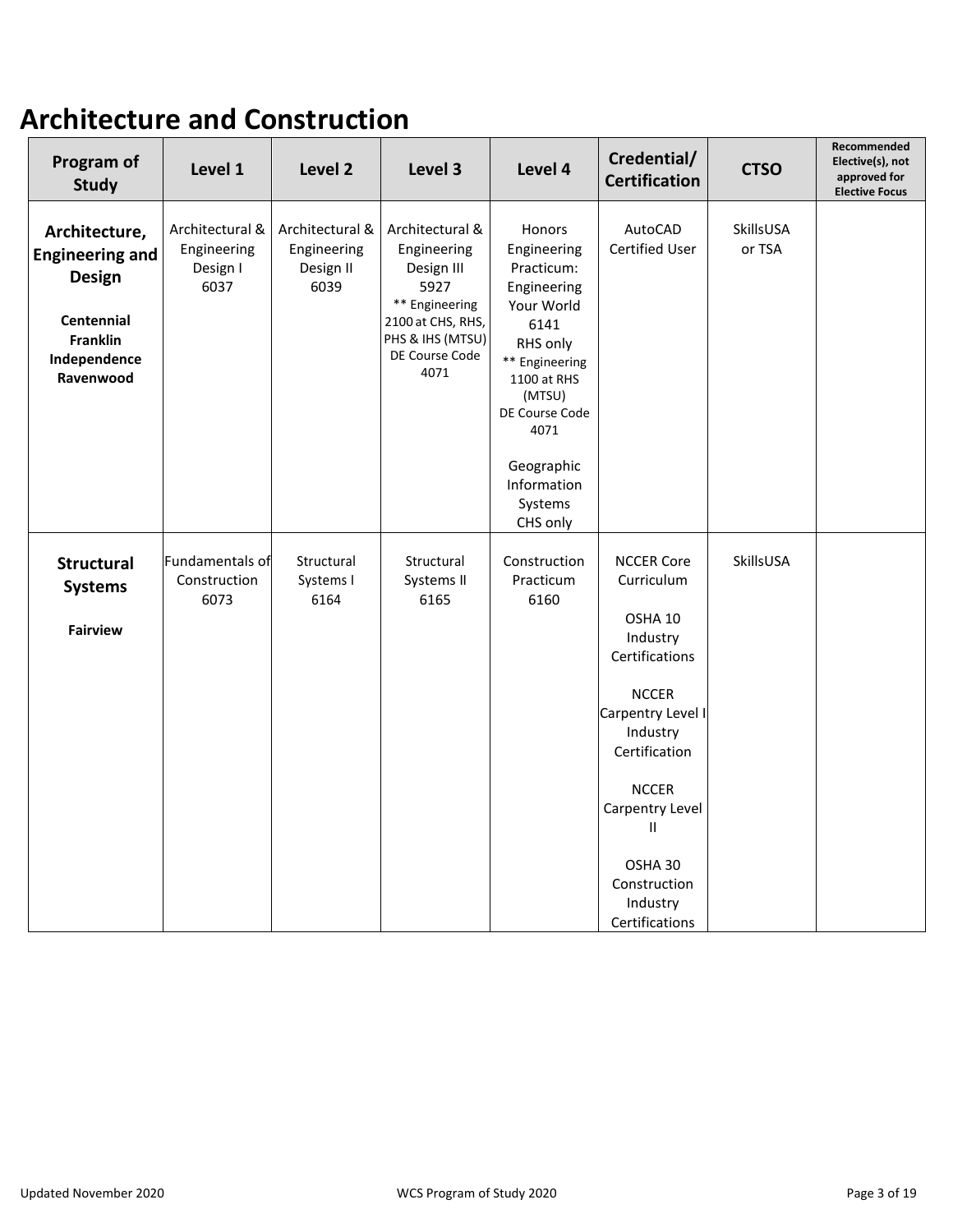### **Arts, Audio/Visual Technology, & Communications**

| Program of<br><b>Study</b>                                                                                                                                                                                                  | Level 1                                                                                                                                                                          | Level 2                                                          | Level 3                                                                                                                                                                                                                                       | Level 4                                                                                                                                                                 | Credential/<br><b>Certification</b>                                                                                              | <b>CTSO</b>      | Recommended<br>Elective(s), not<br>approved for<br><b>Elective Focus</b> |
|-----------------------------------------------------------------------------------------------------------------------------------------------------------------------------------------------------------------------------|----------------------------------------------------------------------------------------------------------------------------------------------------------------------------------|------------------------------------------------------------------|-----------------------------------------------------------------------------------------------------------------------------------------------------------------------------------------------------------------------------------------------|-------------------------------------------------------------------------------------------------------------------------------------------------------------------------|----------------------------------------------------------------------------------------------------------------------------------|------------------|--------------------------------------------------------------------------|
| <b>Digital Arts and</b><br><b>Design</b><br><b>Franklin</b><br>Independence<br>Ravenwood<br>Renaissance<br>Summit                                                                                                           | Digital Arts and<br>Design I<br>6084<br>Fine Art and<br>elective focus<br>credit only for<br>students<br>completing a<br>Digital Arts and<br>Design Program of<br><b>Studies</b> | Digital Arts and<br>Design II<br>6086                            | Digital Arts and<br>Design III<br>6087<br>** EMC1050 at<br>DE Course Code<br>4077<br>* Dual Credit<br>Opportunity<br>through Nossi<br>* Dual Credit<br>Opportunity<br>through CSCC<br>AP Portfolio<br>Submission for<br>possible AP<br>credit | Digital Arts and<br>Design III<br>6087<br>** EMC1050 at<br>IHS & SHS (MTSU)   IHS & SHS (MTSU)<br>DE Course Code<br>4077<br>or<br><b>Applied Arts</b><br>Practicum 6158 | Adobe Certified<br>Associate -<br><b>Creative Suite</b><br>Apple Certified<br>Pro<br>Adobe Certified<br>Associate<br>Premier Pro | SkillsUSA        |                                                                          |
| <b>POS</b><br><b>Music Industry</b><br><b>Audio</b><br>Production<br>Renaissance                                                                                                                                            | Music Industry<br>Audio<br>Production I<br>6042<br>23021                                                                                                                         | Music Industry<br>Audio<br><b>Production II</b><br>6042<br>23022 | Music Industry<br>Audio<br>Production III<br>6042<br>23023                                                                                                                                                                                    |                                                                                                                                                                         | ProTools                                                                                                                         | SkillsUSA        |                                                                          |
| <b>Television and</b><br><b>Film Production</b><br><b>AV Production</b><br><b>Brentwood</b><br>Centennial<br><b>Fairview</b><br><b>Franklin</b><br>Independence<br>Page<br><b>Nolensville</b><br>Ravenwood<br><b>Summit</b> | Television and<br>Film<br>Production/AV<br>Production I<br>6049                                                                                                                  | Television and<br>Film<br>Production/AV<br>Production II<br>6050 | Television and<br>Film<br>Production/AV<br>Production III<br>6083<br>** EMC 1060 at<br>BHS, CHS, FHS,<br>FVHS, IHS, PHS,<br>RHS & SHS (MTSU)<br>DE Course Code<br>4078<br>* Dual Credit<br>Opportunity<br>through CSCC                        | Television and<br>Film<br>Production/AV<br>Production III<br>6083<br>or<br><b>Applied Arts</b><br>Practicum<br>6158                                                     |                                                                                                                                  | SkillsUSA or TSA |                                                                          |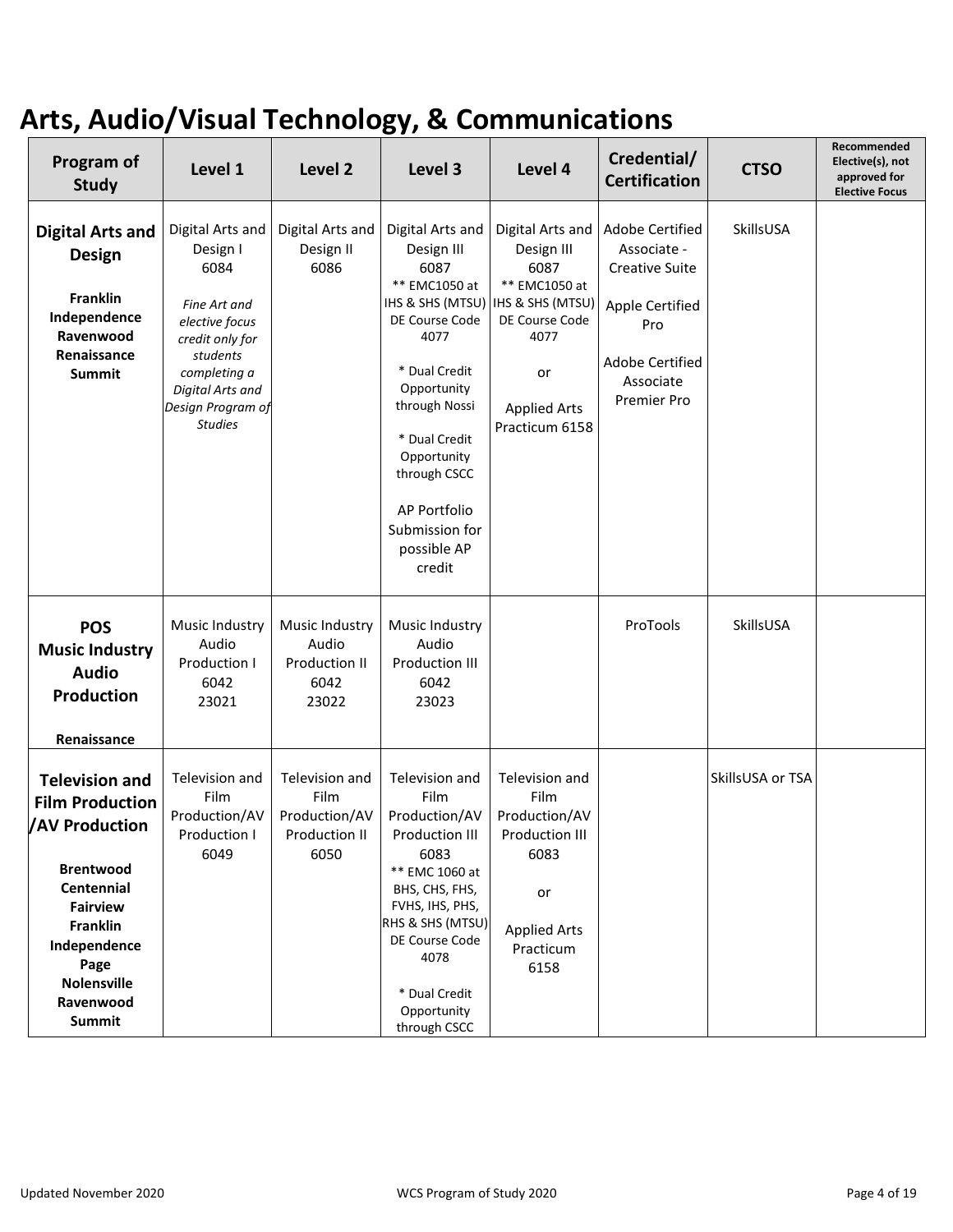### **Business Management & Administration**

| Program of<br><b>Study</b>                        | Level 1                                                                          | Level 2                                                              | Level 3                                                                                          | Level 4                                                                                                                                                                                                                     | Credential/<br><b>Certification</b> | <b>CTSO</b> | Recommended<br>Elective(s), not<br>approved for<br><b>Elective Focus</b> |
|---------------------------------------------------|----------------------------------------------------------------------------------|----------------------------------------------------------------------|--------------------------------------------------------------------------------------------------|-----------------------------------------------------------------------------------------------------------------------------------------------------------------------------------------------------------------------------|-------------------------------------|-------------|--------------------------------------------------------------------------|
| <b>Business</b><br>Management<br><b>Brentwood</b> | Computer<br>Applications<br>5891<br>* Dual Credit<br>Opportunity<br>through CSCC | Accounting I<br>5910<br>* Dual Credit<br>Opportunity<br>through CSCC | <b>Business</b><br>Management<br>5889<br>** BCED 1400 at<br>BHS (MTSU)<br>DE Course Code<br>4083 | Virtual<br>Enterprise<br>International<br>5900<br><b>Economics and</b><br>elective focus<br>credit only for<br>students<br>completing a<br><b>Business</b><br>Management &<br>Administration, or<br>Marketing<br>Management |                                     | <b>DECA</b> |                                                                          |
|                                                   |                                                                                  |                                                                      |                                                                                                  | Program of<br><b>Studies</b><br><b>or</b><br><b>Business &amp;</b><br>Entrepreneurship<br>Practicum<br>6159                                                                                                                 |                                     |             |                                                                          |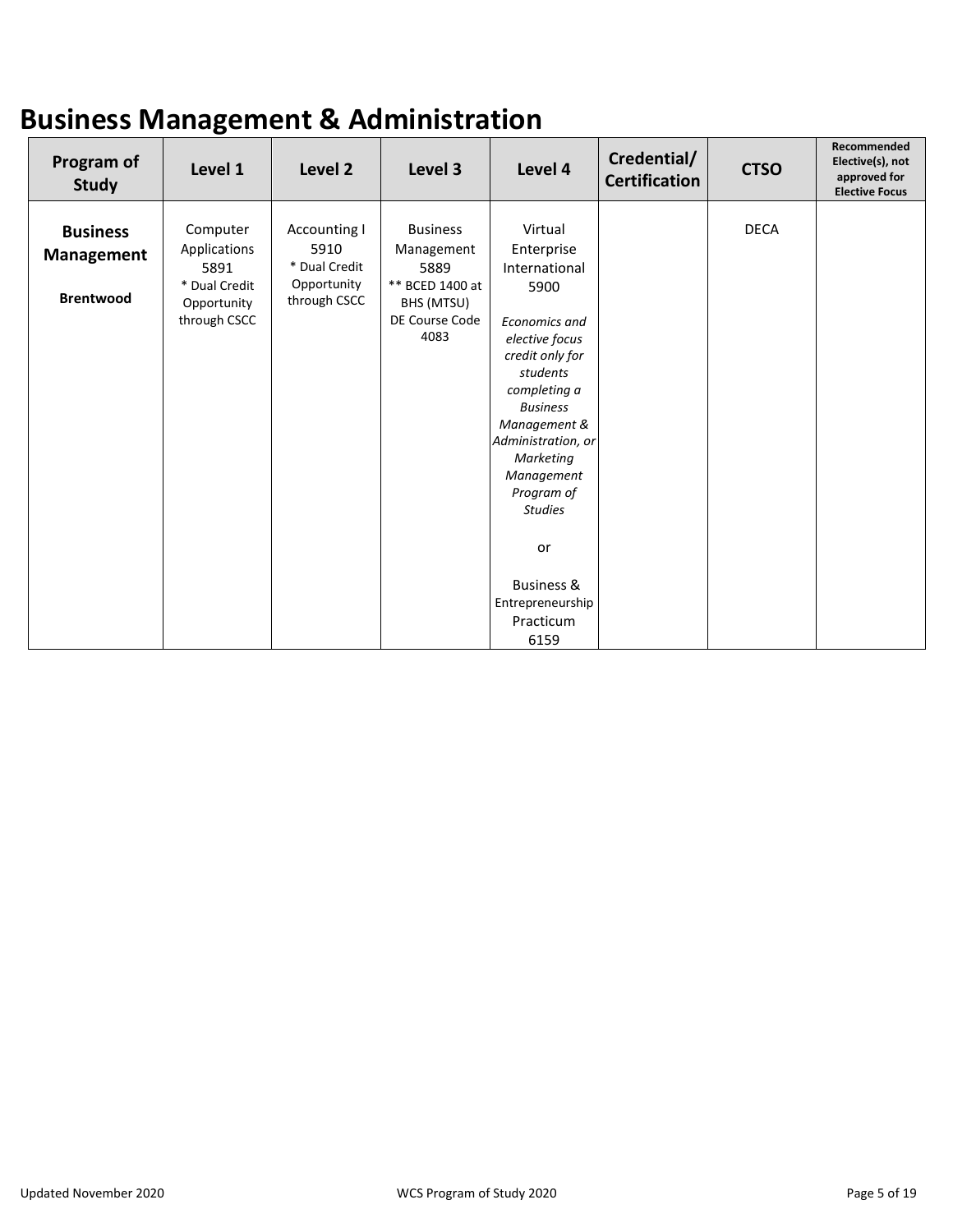### **Education and Training**

| Program of<br><b>Study</b>                                                                    | Level 1                                              | Level <sub>2</sub>                                 | Level 3                                             | Level 4                                                                                         | Credential/<br><b>Certification</b>                                                   | <b>CTSO</b>  | Recommended<br>Elective(s), not<br>approved for<br><b>Elective Focus</b> |
|-----------------------------------------------------------------------------------------------|------------------------------------------------------|----------------------------------------------------|-----------------------------------------------------|-------------------------------------------------------------------------------------------------|---------------------------------------------------------------------------------------|--------------|--------------------------------------------------------------------------|
| Teaching as a<br><b>Profession K-12</b><br><b>Centennial</b><br><b>Fairview</b>               | Fundamentals of<br>Education<br>6123<br>(Not at CHS) | Teaching as a<br>Profession I<br>6010              | Teaching as a<br>Profession II<br>6125              | Teaching as a<br>Profession III<br>6126<br>or<br>Work Based<br>Learning /<br>Internship<br>6105 |                                                                                       | <b>FCCLA</b> |                                                                          |
| <b>Early Childhood</b><br><b>Education</b><br><b>Careers</b><br>Independence<br><b>Summit</b> | Early Childhood<br>Education<br>Careers I<br>6015    | Early Childhood<br>Education<br>Careers II<br>6016 | Early Childhood<br>Education<br>Careers III<br>6017 | Teaching as a<br>Profession I<br>6010                                                           | <b>TECTA</b><br>Orientation/<br>Certification<br><b>CDA Industry</b><br>Certification | <b>FCCLA</b> |                                                                          |
| <b>Early Childhood</b><br><b>Education</b><br><b>Careers</b><br><b>Franklin</b>               | Early Childhood<br>Education<br>Careers I<br>6015    | Early Childhood<br>Education<br>Careers II<br>6016 | Teaching as a<br>Profession I<br>6010               |                                                                                                 | <b>TECTA</b><br>Orientation/<br>Certification<br><b>CDA Industry</b><br>Certification | <b>FCCLA</b> |                                                                          |

#### **Finance**

| Program of<br><b>Study</b> | Level 1                                                             | Level 2               | Level 3                         | Level 4 | Credential/<br><b>Certification</b> | <b>CTSO</b> | Recommended<br>Elective(s), not<br>approved for<br><b>Elective Focus</b> |
|----------------------------|---------------------------------------------------------------------|-----------------------|---------------------------------|---------|-------------------------------------|-------------|--------------------------------------------------------------------------|
| Accounting<br>Ravenwood    | Accounting I<br>5910<br>*Dual Credit<br>Opportunity<br>through CSCC | Accounting II<br>5911 | <b>Statistics</b><br>3136<br>or |         |                                     | <b>DECA</b> |                                                                          |
|                            |                                                                     |                       | <b>AP Statistics</b><br>3129    |         |                                     |             |                                                                          |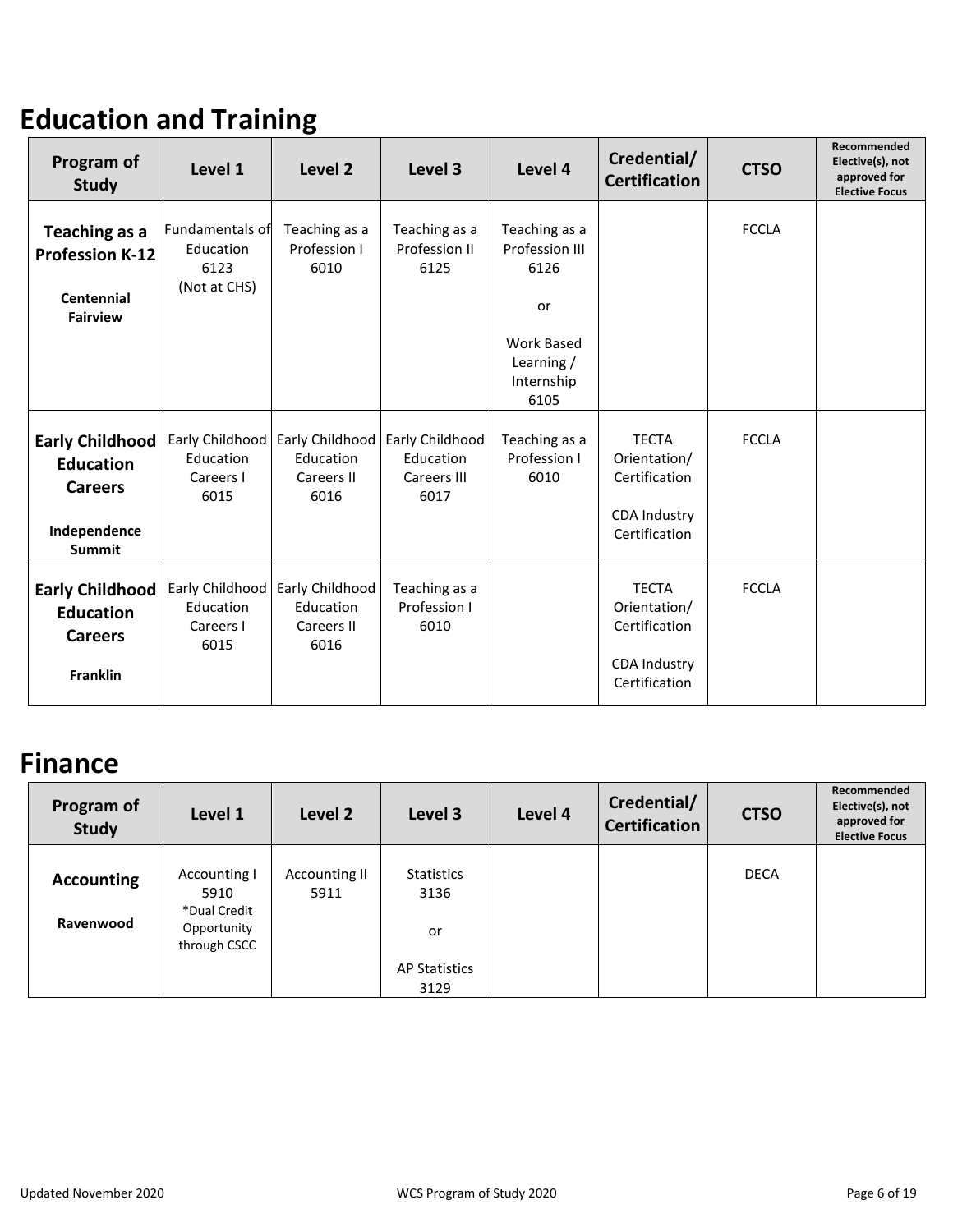### **Hospitality and Tourism**

| Program of<br><b>Study</b>       | Level 1                                                      | Level 2                                                               | Level 3                                                         | Level 4                                                            | Credential/<br><b>Certification</b>                     | <b>CTSO</b>  | Recommended<br>Elective(s), not<br>approved for<br><b>Elective Focus</b> |
|----------------------------------|--------------------------------------------------------------|-----------------------------------------------------------------------|-----------------------------------------------------------------|--------------------------------------------------------------------|---------------------------------------------------------|--------------|--------------------------------------------------------------------------|
| Culinary<br>Arts                 | <b>Culinary Arts I</b><br>5979                               | <b>Culinary Arts II</b><br>5980                                       | <b>Culinary Arts III</b><br>5981                                | Work Based<br>Learning /<br>Internship<br>6105                     | ServSafe Food<br>Manager<br>Industry<br>Certification   | <b>FCCLA</b> |                                                                          |
| <b>Franklin</b><br><b>Summit</b> |                                                              |                                                                       |                                                                 |                                                                    | <b>ABC Card</b><br>ProStart Serve-<br>Safe              |              |                                                                          |
| <b>Culinary Arts</b>             | <b>Culinary Arts I</b>                                       | <b>Culinary Arts II</b>                                               | <b>Culinary Arts III</b>                                        | <b>Culinary Arts IV</b>                                            | ServSafe Food                                           | <b>FCCLA</b> |                                                                          |
| <b>Nolensville</b>               | 5979<br>* Dual Credit Intro<br>to Hospitality<br>1030 (CSCC) | 5980<br>* Dual Credit<br>Sanitation and<br>Food Safety<br>1400 (CSCC) | 5981<br>* Dual Credit<br>Culinary<br>Fabrication<br>1425 (CSCC) | 6167<br>* Dual Credit<br>Supervision in<br>Hospitality<br>Industry | Manager<br>Industry<br>Certification<br><b>ABC Card</b> |              |                                                                          |
|                                  |                                                              | * Dual Credit<br><b>Hospitality Sales</b>                             | * Dual Credit<br>The Guest                                      | 1130 (CSCC)<br>* Dual Credit                                       | ProStart                                                |              |                                                                          |
|                                  |                                                              | and Marketing<br>1170 (CSCC)                                          | Experience<br>1300 (CSCC)                                       | <b>Culinary Capstone</b><br>Course<br>2390 (CSCC)                  | Serve-Safe                                              |              |                                                                          |

#### **Human Services**

| Program of<br><b>Study</b>                                              | Level 1                                                                                                                                   | Level 2                                                                                                                                    | Level 3                                                                                                                                     | Level 4                                                                                                                                    | Credential/<br><b>Certification</b>                                                                                                                                   | <b>CTSO</b>      | Recommended<br>Elective(s), not<br>approved for<br><b>Elective Focus</b> |
|-------------------------------------------------------------------------|-------------------------------------------------------------------------------------------------------------------------------------------|--------------------------------------------------------------------------------------------------------------------------------------------|---------------------------------------------------------------------------------------------------------------------------------------------|--------------------------------------------------------------------------------------------------------------------------------------------|-----------------------------------------------------------------------------------------------------------------------------------------------------------------------|------------------|--------------------------------------------------------------------------|
| Cosmetology<br><b>Centennial</b>                                        | Cosmetology I<br>5983<br>* Transfer Hours<br>to Empire Beauty,<br>Hair Academy<br>Franklin, Georgia<br>Career Institute.<br>Paul Mitchell | Cosmetology II<br>5986<br>* Transfer Hours<br>to Empire Beauty,<br>Hair Academy<br>Franklin, Georgia<br>Career Institute.<br>Paul Mitchell | Cosmetology III<br>5984<br>* Transfer Hours<br>to Empire Beauty,<br>Hair Academy<br>Franklin, Georgia<br>Career Institute.<br>Paul Mitchell | Cosmetology IV<br>6167<br>* Transfer Hours<br>to Empire Beauty,<br>Hair Academy<br>Franklin, Georgia<br>Career Institute.<br>Paul Mitchell | Accrue state<br>board hours for<br>post-secondary<br>credit<br>TN Board of<br>Cosmetology &<br><b>Barbering TN</b><br>Master Barber<br>1010 Industry<br>Certification | <b>SkillsUSA</b> |                                                                          |
| <b>Sports Health</b><br>and Nutrition<br><b>Science</b><br>Independence | <b>Nutrition Across</b><br>the Lifespan<br>6005                                                                                           | Nutrition<br>Science and Dietl Practicum 6138<br>Therapy<br>6007<br>** DE Enrollment<br>opportunity<br>through MTSU<br>(NFS 2220)          | <b>Human Services</b><br>** DE Enrollment<br>opportunity<br>through MTSU<br>(COMM 2220)                                                     |                                                                                                                                            | Tennessee<br>Specific Industry<br>Certification-<br>Dietetics and<br><b>Nutrition</b><br>Industry<br>Certification                                                    | <b>FCCLA</b>     |                                                                          |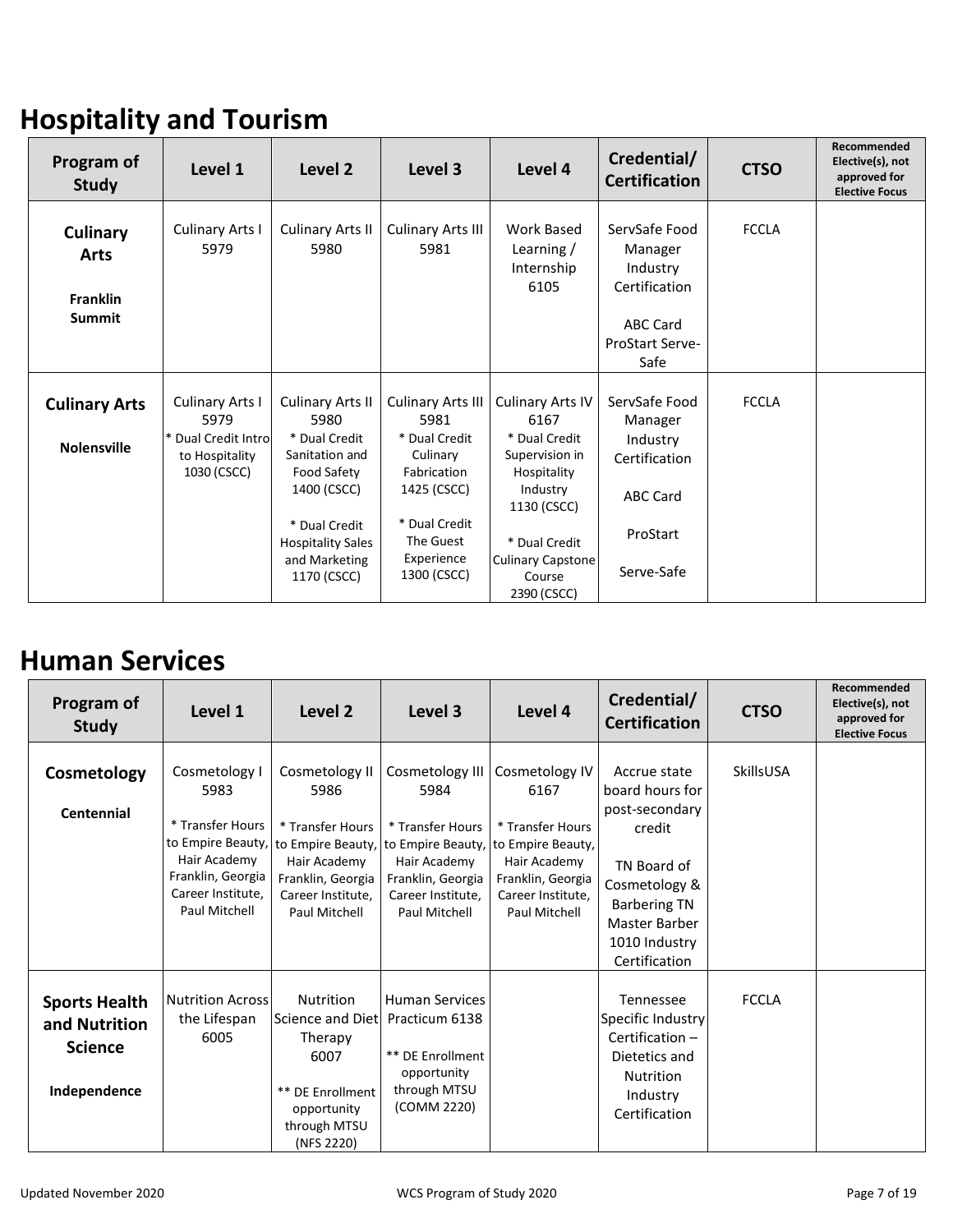### **Information Technology (page 1 of 3)**

| Program of<br><b>Study</b>                                                                             | Level 1                                                          | Level 2                                                                                        | Level 3                                                                                                                                                                                                                        | Level 4                                                                                                                                                                                                                                                             | Credential/<br><b>Certification</b>                                                                         | <b>CTSO</b> | Recommended<br>Elective(s), not<br>approved for<br><b>Elective Focus</b>                                                  |
|--------------------------------------------------------------------------------------------------------|------------------------------------------------------------------|------------------------------------------------------------------------------------------------|--------------------------------------------------------------------------------------------------------------------------------------------------------------------------------------------------------------------------------|---------------------------------------------------------------------------------------------------------------------------------------------------------------------------------------------------------------------------------------------------------------------|-------------------------------------------------------------------------------------------------------------|-------------|---------------------------------------------------------------------------------------------------------------------------|
| Web Design &<br><b>Mobile</b><br><b>Technologies</b><br><b>Tech Certificate</b><br>Centennial          | Coding I 6098<br>* Dual Credit<br>Opportunity<br>through CSCC    | <b>Web Foundations</b><br>6100<br>* Dual Credit<br>Opportunity<br>through CSCC                 | <b>Fall Semester</b><br><b>CITC 2361</b><br>Adv. Web Design<br>& Development<br>** DE Opportunity<br>through CSCC<br><b>Spring Semester</b><br><b>CITC 1373 IOS</b><br>APP<br>Development<br>** DE Opportunity<br>through CSCC | <b>Fall Semester</b><br><b>CITC 1372</b><br>Android APP<br>Development<br><b>Spring Semester</b><br><b>CITC 2372</b><br><b>Mobile Security</b><br>** DE Opportunity<br>through CSCC                                                                                 |                                                                                                             | SkillsUSA   | ** See specific<br>course sequence<br>ending in CSCC<br>Web<br>Design & Mobile<br><b>Technologies Tech</b><br>Certificate |
| Coding<br>Ravenwood                                                                                    | Coding I<br>6098<br>* Dual Credit<br>Opportunity<br>through CSCC | Coding II<br>6099<br>** INFS 2600 at<br>BHS, FHS, IHS, RHS<br>(MTSU)<br>DE Course Code<br>4113 | AP Computer<br>Science<br>Principles<br>3634<br>or<br>AP Computer<br>Science 3635<br>AP computer<br>Science 3635 -<br>Math course, AP<br>focus credit and<br>information<br>technology focus<br>credit                         | AP Computer<br>Science<br>Principles<br>3634<br>or<br>AP Computer<br>Science 3635<br>AP computer<br>Science 3635 -<br>Math course, AP<br>focus credit and<br>information<br>technology focus<br>credit<br>or<br>Coding<br>Practicum/<br>Game<br>Programming<br>5908 | Comp TIA A+<br>Microsoft<br>Technology<br>Associate<br>Software<br>Development<br>Industry<br>Certification | SkillsUSA   |                                                                                                                           |
| Coding/<br><b>Autonomous</b><br><b>Vehicles</b><br><b>Brentwood</b><br><b>Franklin</b><br>Independence | Coding I<br>6098<br>* Dual Credit<br>Opportunity<br>through CSCC | <b>Honors Coding</b><br>Practicum I/<br>Autonomous<br>Vehicles<br>5908                         | <b>Honors Coding</b><br>Practicum II/<br>Autonomous<br>Vehicles<br>5908                                                                                                                                                        | AP Computer<br>Science<br>3635<br>AP computer<br>Science 3635 -<br>Math course, AP<br>focus credit and<br>information<br>technology focus<br>credit                                                                                                                 |                                                                                                             | SkillsUSA   |                                                                                                                           |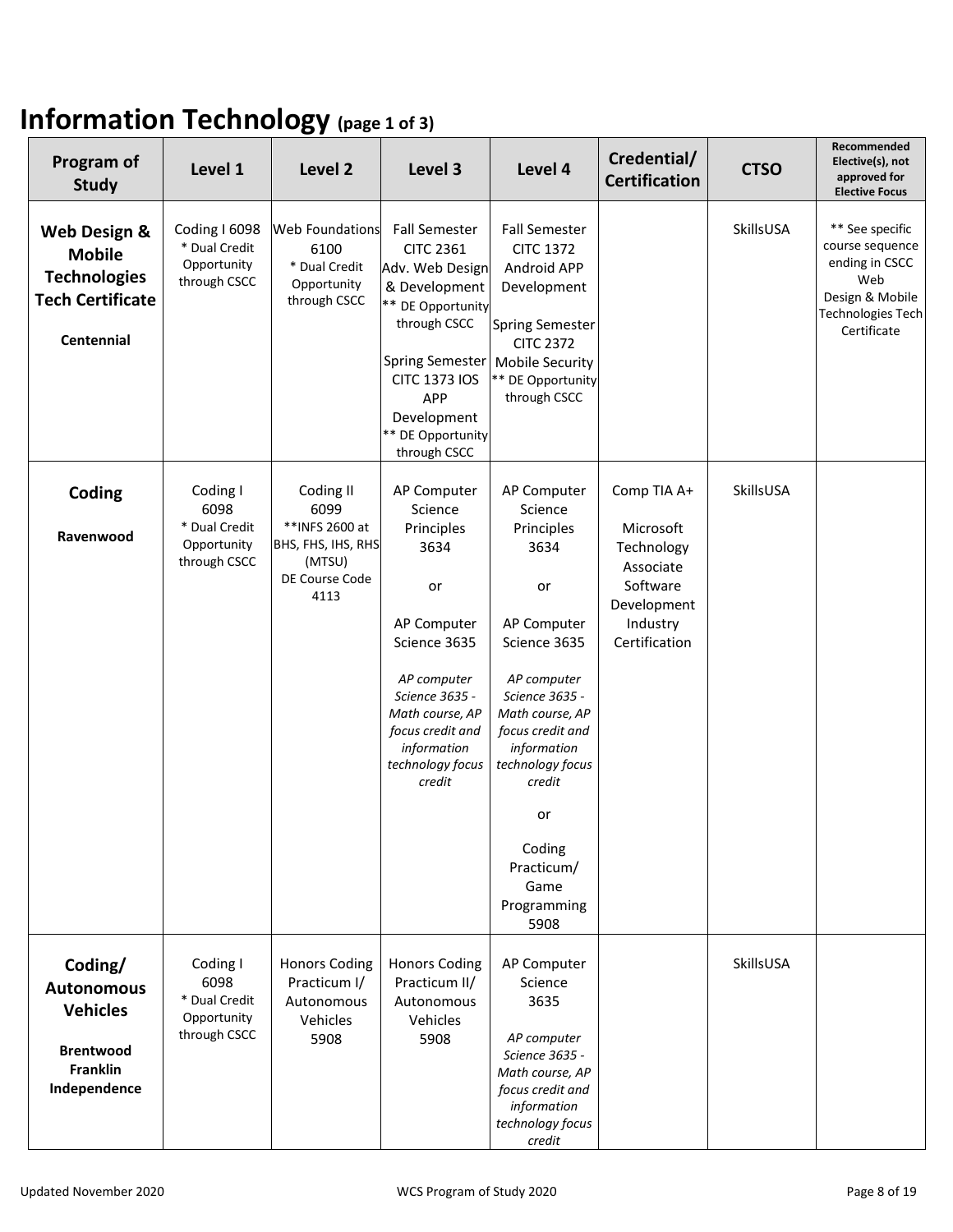| Program of<br>Study                         | Level 1                                                          | Level 2                                                                                             | Level 3                                                                                                                                                                                                 | Level 4                                                                                                                                                                                                                                                                                     | Credential/<br><b>Certification</b>                                                                                                                                    | <b>CTSO</b>      | Recommended<br>Elective(s), not<br>approved for<br><b>Elective Focus</b> |
|---------------------------------------------|------------------------------------------------------------------|-----------------------------------------------------------------------------------------------------|---------------------------------------------------------------------------------------------------------------------------------------------------------------------------------------------------------|---------------------------------------------------------------------------------------------------------------------------------------------------------------------------------------------------------------------------------------------------------------------------------------------|------------------------------------------------------------------------------------------------------------------------------------------------------------------------|------------------|--------------------------------------------------------------------------|
| Coding<br>Independence<br>Page              | Coding I<br>6098<br>* Dual Credit<br>Opportunity<br>through CSCC | Coding II<br>6099<br>** INFS 2600 at<br>BHS, FHS, IHS,<br>PHS, RHS (MTSU)<br>DE Course Code<br>4113 | AP Computer<br>Science<br>Principles<br>3634<br>or<br>AP Computer<br>Science<br>3635<br>AP computer<br>Science 3635<br>Math course, AP<br>focus credit and<br>information<br>technology focus<br>credit | AP Computer<br>Science<br>3635<br>AP computer<br>Science 3635 -<br>Math course, AP<br>focus credit and<br>information<br>technology focus<br>credit<br>or<br>AP Computer<br>Science<br>Principles 3634                                                                                      | Comp TIA A+<br>Microsoft<br>Technology<br>Associate<br>Software<br>Development<br>Industry<br>Certification                                                            | SkillsUSA Or TSA |                                                                          |
| Coding<br><b>Brentwood</b><br><b>Summit</b> | Computer<br>Science<br>Foundations<br>6095                       | Coding I<br>6098<br>* Dual Credit<br>Opportunity<br>through CSCC                                    | Coding II<br>6099<br>** INFS 2600 at<br>BHS, FHS, IHS, RHS<br>(MTSU)<br>DE Course Code<br>4113                                                                                                          | AP Computer<br>Science<br>3635<br>AP computer<br>Science 3635 -<br>Math course, AP<br>focus credit and<br>information<br>technology focus<br>credit<br>or<br>AP Computer<br>Science<br>Principles<br>3634<br>or<br>Honors<br>Programing and<br>Software<br>Development<br>Practicum<br>5908 | CompTIA IT<br>Fundamentals<br>Industry<br>Certification<br>Comp TIA A+<br>Microsoft<br>Technology<br>Associate<br>Software<br>Development<br>Industry<br>Certification | SkillsUSA        |                                                                          |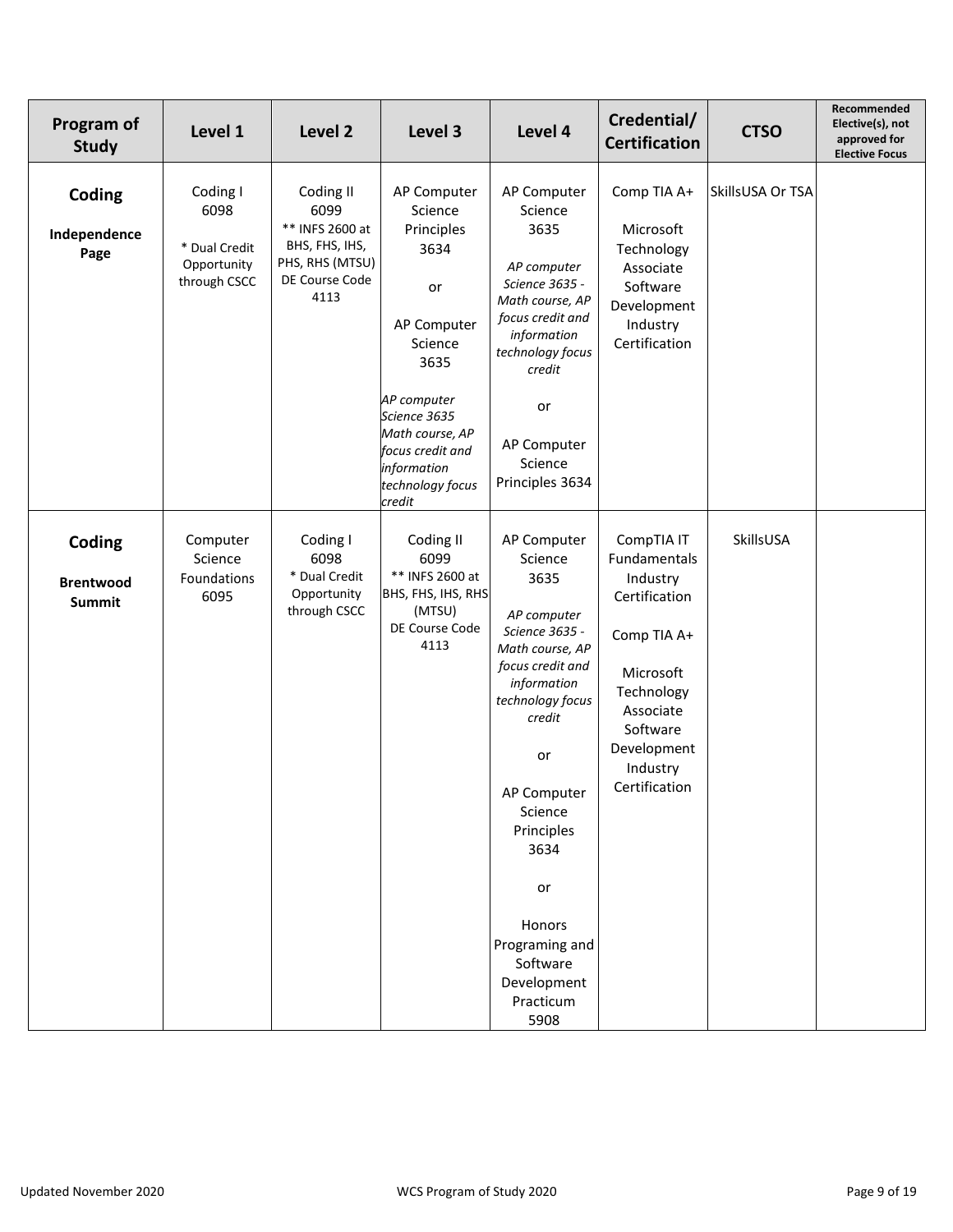| Program of<br><b>Study</b>                 | Level 1                                                          | Level <sub>2</sub>                                                                             | Level 3                                                                                                                                           | Level 4                                                                                                                                             | Credential/<br><b>Certification</b>                                                                         | <b>CTSO</b> | Recommended<br>Elective(s), not<br>approved for<br><b>Elective Focus</b> |
|--------------------------------------------|------------------------------------------------------------------|------------------------------------------------------------------------------------------------|---------------------------------------------------------------------------------------------------------------------------------------------------|-----------------------------------------------------------------------------------------------------------------------------------------------------|-------------------------------------------------------------------------------------------------------------|-------------|--------------------------------------------------------------------------|
| Coding<br><b>Brentwood</b>                 | Coding I<br>6098<br>* Dual Credit<br>Opportunity<br>through CSCC | AP Computer<br>Science<br>Principles<br>3634                                                   | Coding II<br>6099<br>** INFS 2600 at<br>BHS, FHS, IHS, RHS<br>(MTSU)<br>DE Course Code<br>4113                                                    | AP Computer<br>Science<br>3635<br>AP computer<br>Science 3635 -<br>Math course, AP<br>focus credit and<br>information<br>technology focus<br>credit | Comp TIA A+<br>Microsoft<br>Technology<br>Associate<br>Software<br>Development<br>Industry<br>Certification | SkillsUSA   |                                                                          |
| Coding<br><b>Brentwood</b>                 | AP Computer<br>Science<br>Principles<br>3634                     | Coding II<br>6099<br>** INFS 2600 at<br>BHS, FHS, IHS, RHS<br>(MTSU)<br>DE Course<br>Code 4113 | AP Computer<br>Science<br>3635<br>AP computer<br>Science 3635<br>Math course, AP<br>focus credit and<br>information<br>technology focus<br>credit | Honors<br>Programming<br>and Software<br>Development<br>Practicum<br>5908                                                                           | Comp TIA A+<br>Microsoft<br>Technology<br>Associate<br>Software<br>Development<br>Industry<br>Certification | SkillsUSA   |                                                                          |
| Coding<br>Renaissance                      | AP Computer<br>Science<br>Principles<br>3634                     | Coding I<br>6098                                                                               | Coding II<br>6099                                                                                                                                 | Coding<br>Practicum<br>5908                                                                                                                         |                                                                                                             |             |                                                                          |
| Cybersecurity<br><b>Franklin</b><br>Summit | Computer<br>Science<br>Foundations<br>C10H11                     | Cyber I<br>C10H19                                                                              | Cyber II<br>C10H20                                                                                                                                | <b>Cyber Practicum</b><br>C10H21<br>or<br><b>Digital Forensics</b><br>** Dual<br>Enrollment with<br>CSCC                                            | Cybersecurity<br>Technical<br>Certificate                                                                   | SkillsUSA   |                                                                          |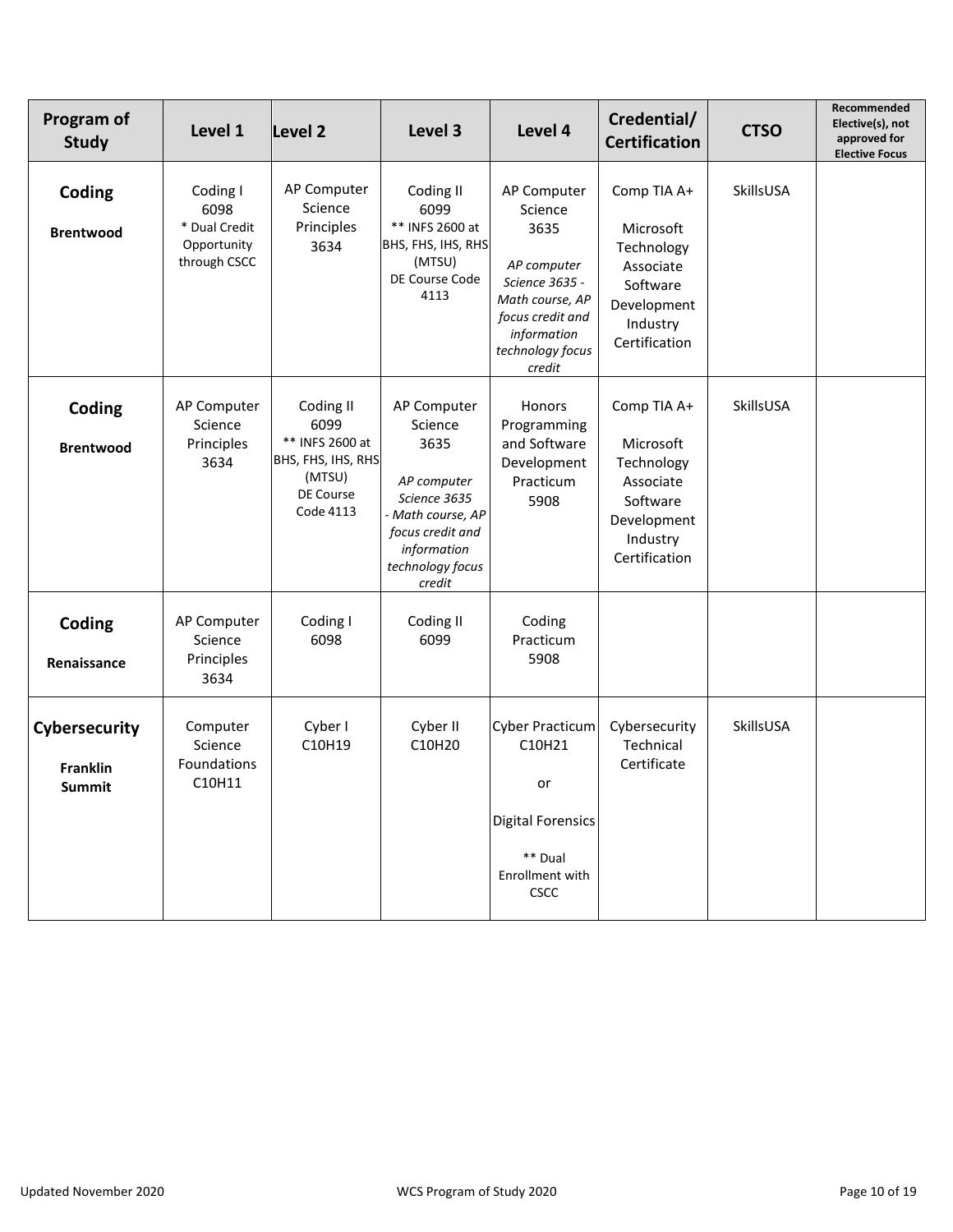### **Law, Public Safety, Corrections, & Security**

| Program of<br><b>Study</b>                                                                                                        | Level 1                    | Level <sub>2</sub>                                                                  | Level 3                                                                                                                                        | Level 4                                                                                                                                                                                | Credential/<br><b>Certification</b>                                                                                        | <b>CTSO</b> | Recommended<br>Elective(s), not<br>approved for<br><b>Elective Focus</b> |
|-----------------------------------------------------------------------------------------------------------------------------------|----------------------------|-------------------------------------------------------------------------------------|------------------------------------------------------------------------------------------------------------------------------------------------|----------------------------------------------------------------------------------------------------------------------------------------------------------------------------------------|----------------------------------------------------------------------------------------------------------------------------|-------------|--------------------------------------------------------------------------|
| Criminal Justice   Criminal Justice I Criminal Justice<br>(Law<br><b>Enforcement</b><br>Services)<br><b>Franklin</b><br>Ravenwood | 5987                       | II 5988<br>** CJA 1100,<br>2200, 2600<br>DE Course Code<br>4117 FHS & RHS<br>(MTSU) | <b>Criminal Justice</b><br>III: Investigation<br>5989<br>** CJA 1100,<br>2200, 2600 DE<br>Course Code 4117<br><b>FHS &amp; RHS (MTSU)</b>      |                                                                                                                                                                                        | Dispatch &<br>Security<br>Certification for<br><b>Emergency Tele-</b><br>communication<br>Unarmed<br><b>Security Guard</b> | SkillsUSA   |                                                                          |
| <b>SPOS</b><br><b>Criminal Justice</b><br>(Law<br><b>Enforcement</b><br>Services)<br><b>Centennial</b>                            | Criminal Justice I<br>5987 | <b>Criminal Justice</b><br>II 5988                                                  | <b>Criminal Justice</b><br>III: Investigation<br>5989<br>$**$ Or<br>Networking IDE<br>&<br>Cyber Security DE<br>Course Code 4119<br>** DE CSCC | Criminal Justice<br>III: Investigation<br>5989<br>$**$ Or<br>Networking IDE<br>Course Code 4114 Course Code 4114<br>&<br><b>Cyber Security</b><br>DE Course Code<br>4119<br>** DE CSCC | Dispatch &<br>Security<br>Certification for<br><b>Emergency Tele-</b><br>communication<br>Unarmed<br>Security Guard        | SkillsUSA   |                                                                          |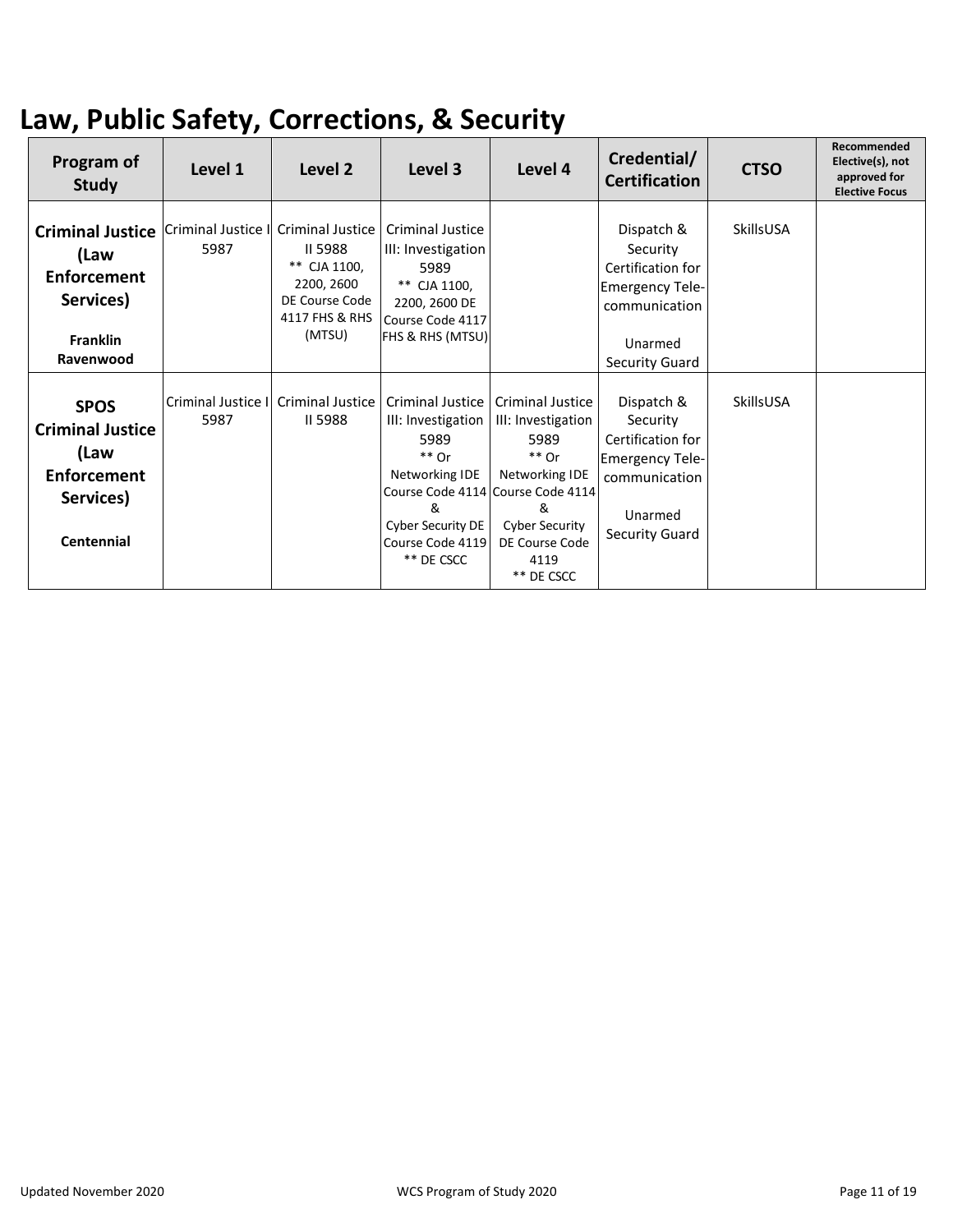#### **Marketing (page 1 of 3)**

| Program of<br><b>Study</b>                               | Level 1                                                                                                                       | Level 2                                                                         | Level 3                                                                                                                                                   | Level 4                                                                       | Credential/<br><b>Certification</b> | <b>CTSO</b> | Recommended<br>Elective(s), not<br>approved for<br><b>Elective Focus</b> |
|----------------------------------------------------------|-------------------------------------------------------------------------------------------------------------------------------|---------------------------------------------------------------------------------|-----------------------------------------------------------------------------------------------------------------------------------------------------------|-------------------------------------------------------------------------------|-------------------------------------|-------------|--------------------------------------------------------------------------|
| <b>Marketing</b><br>Management<br><b>Centennial</b>      | Marketing and<br>Management, I<br>Principles<br>5931<br>* Dual Credit<br>Opportunity                                          | Marketing and<br>Management<br>Principles II:<br>Advanced<br>Strategies<br>5932 | <b>Event Planning</b><br>and<br>Management<br>6168                                                                                                        | Entrepreneurship<br>5934<br>*Dual Credit<br>Opportunity<br>through CSCC       |                                     | <b>DECA</b> |                                                                          |
|                                                          | through CSCC<br>Economics credit<br>for students<br>completing any<br>CTE Program of<br>Study                                 | * Dual Credit<br>Opportunity<br>through CSCC                                    |                                                                                                                                                           | Economics credit<br>for students<br>completing any<br>CTE Program of<br>Study |                                     |             |                                                                          |
| <b>Marketing</b><br><b>Management</b><br><b>Franklin</b> | Marketing and<br>Management, I<br>Principles<br>5931                                                                          | <b>Event Planning</b><br>and<br>Management<br>6168                              | Entrepreneurship<br>5934<br>* Dual Credit<br>Opportunity<br>through CSCC                                                                                  | Work-Based<br>Learning: Career<br>Practicum<br>6105                           |                                     | <b>DECA</b> |                                                                          |
|                                                          | * Dual Credit<br>Opportunity<br>through CSCC<br>Economics credit<br>for students<br>completing any<br>CTE Program of<br>Study |                                                                                 | Economics credit<br>for students<br>completing any<br>CTE Program of<br>Study                                                                             |                                                                               |                                     |             |                                                                          |
| <b>Marketing</b><br><b>Management</b><br>Independence    | Marketing and<br>Management I<br>Principles<br>5931                                                                           | Marketing and<br>Management<br>Principles II:<br>Advanced                       | <b>Retail Operations</b><br>5938<br>or                                                                                                                    |                                                                               |                                     | <b>DECA</b> |                                                                          |
|                                                          | * Dual Credit<br>Opportunity<br>through CSCC<br>Economics credit<br>for students<br>completing any<br>CTE Program of<br>Study | Strategies<br>5932<br>* Dual Credit<br>Opportunity<br>through CSCC              | Entrepreneurship<br>5934<br>* Dual Credit<br>Opportunity<br>through CSCC<br>Economics credit<br>for students<br>completing any<br>CTE Program of<br>Study |                                                                               |                                     |             |                                                                          |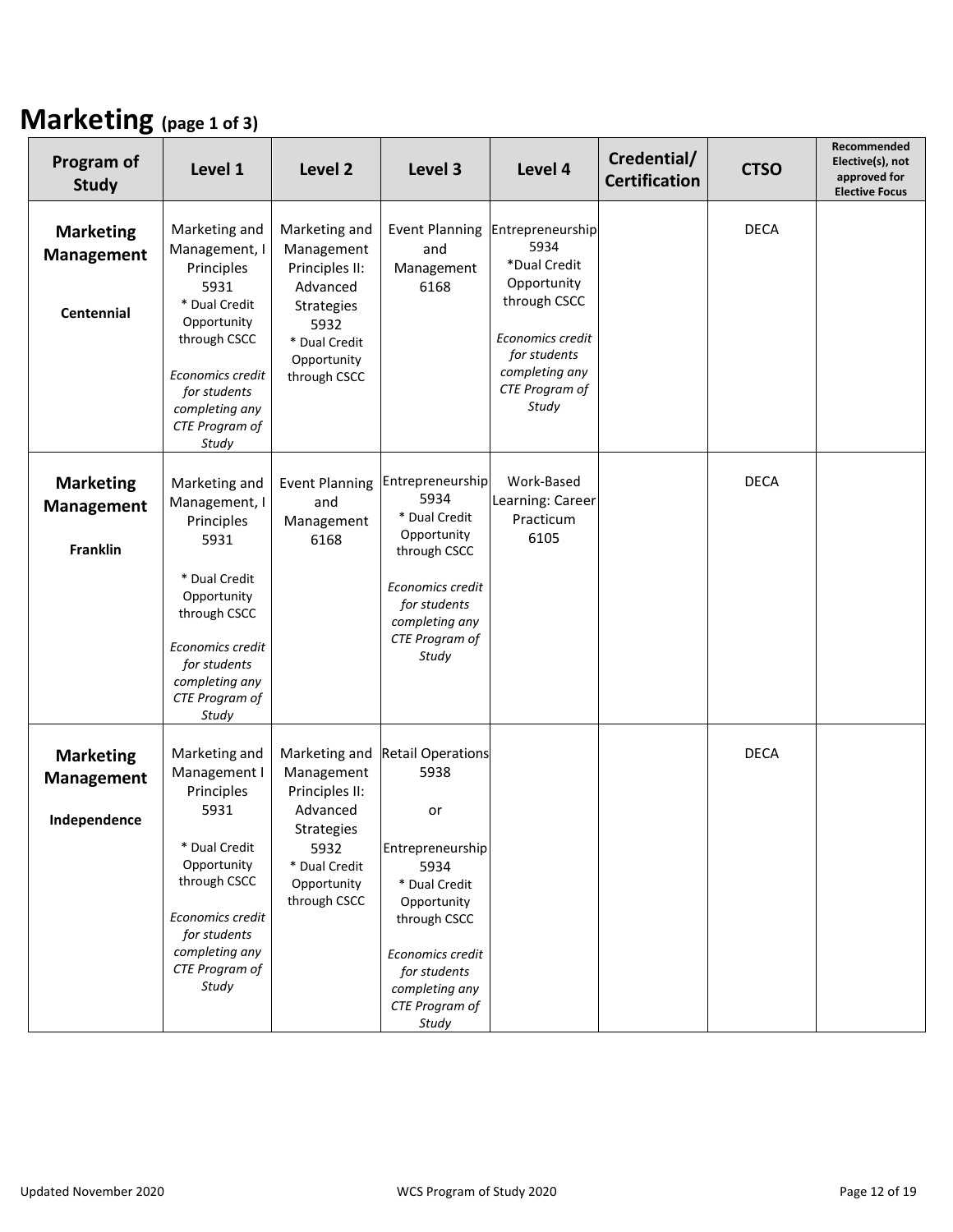| Program of<br><b>Study</b>                                     | Level 1                                                                                                                                                                                 | Level 2                                                                                                                                                                      | Level 3                                                                                                                                                                         | Level 4                                                                                                                                                   | Credential/<br><b>Certification</b> | <b>CTSO</b> | Recommended<br>Elective(s), not<br>approved for<br><b>Elective Focus</b> |
|----------------------------------------------------------------|-----------------------------------------------------------------------------------------------------------------------------------------------------------------------------------------|------------------------------------------------------------------------------------------------------------------------------------------------------------------------------|---------------------------------------------------------------------------------------------------------------------------------------------------------------------------------|-----------------------------------------------------------------------------------------------------------------------------------------------------------|-------------------------------------|-------------|--------------------------------------------------------------------------|
| <b>Marketing</b><br><b>Management</b><br>Page<br><b>Summit</b> | Marketing and<br>Management I<br>Principles<br>5931<br>* Dual Credit<br>Opportunity<br>through CSCC<br>Economics credit<br>for<br>students<br>completing any<br>CTE Program of<br>Study | Marketing and<br>Management<br>Principles II:<br>Advanced<br>Strategies<br>5932<br>* Dual Credit<br>Opportunity<br>through CSCC                                              | Advertising &<br><b>Public Relations</b><br>5936                                                                                                                                | Entrepreneurship<br>5934<br>* Dual Credit<br>Opportunity<br>through CSCC<br>Economics credit<br>for students<br>completing any<br>CTE Program of<br>Study |                                     | <b>DECA</b> |                                                                          |
| <b>Marketing</b><br>Ravenwood                                  | Marketing and<br>Management I<br>Principles<br>5931<br>* Dual Credit<br>Opportunity<br>through CSCC<br>Economics credit<br>for students<br>completing any<br>CTE Program of<br>Study    | Sports and<br>Entertainment<br>Marketing/<br>Marketing and<br>Management<br>Principles II:<br>Advanced<br>Strategies<br>5932<br>* Dual Credit<br>Opportunity<br>through CSCC | Advertising &<br><b>Public Relations</b><br>5936                                                                                                                                | Retail<br>Operations<br>5938                                                                                                                              |                                     |             |                                                                          |
| Entrepreneurship<br><b>Nolensville</b>                         | Marketing and<br>Management I<br>Principles<br>5931<br>* Dual Credit<br>Opportunity<br>through CSCC<br>Economics credit<br>for students<br>completing any<br>CTE Program of<br>Study    | Entrepreneurship<br>5934<br>* Dual Credit<br>Opportunity<br>through CSCC<br>Economics credit<br>for students<br>completing any<br>CTE Program of<br>Study                    | Virtual<br>Enterprise<br>International<br>5900<br>* Dual Credit<br>Opportunity<br>through CSCC<br>Economics credit<br>for students<br>completing any<br>CTE Program of<br>Study |                                                                                                                                                           |                                     | <b>DECA</b> |                                                                          |
| Entrepreneurship<br><b>Franklin</b>                            | Marketing and<br>Management I<br>Principles<br>5931<br>* Dual Credit<br>Opportunity<br>through CSCC<br>Economics credit<br>for students<br>completing any                               | Entrepreneurship<br>5934<br>* Dual Credit<br>Opportunity<br>through CSCC<br>Economics credit<br>for students<br>completing any<br>CTE Program of<br>Study                    | Work-Based<br>Learning: Career<br>Practicum<br>6105                                                                                                                             |                                                                                                                                                           |                                     |             |                                                                          |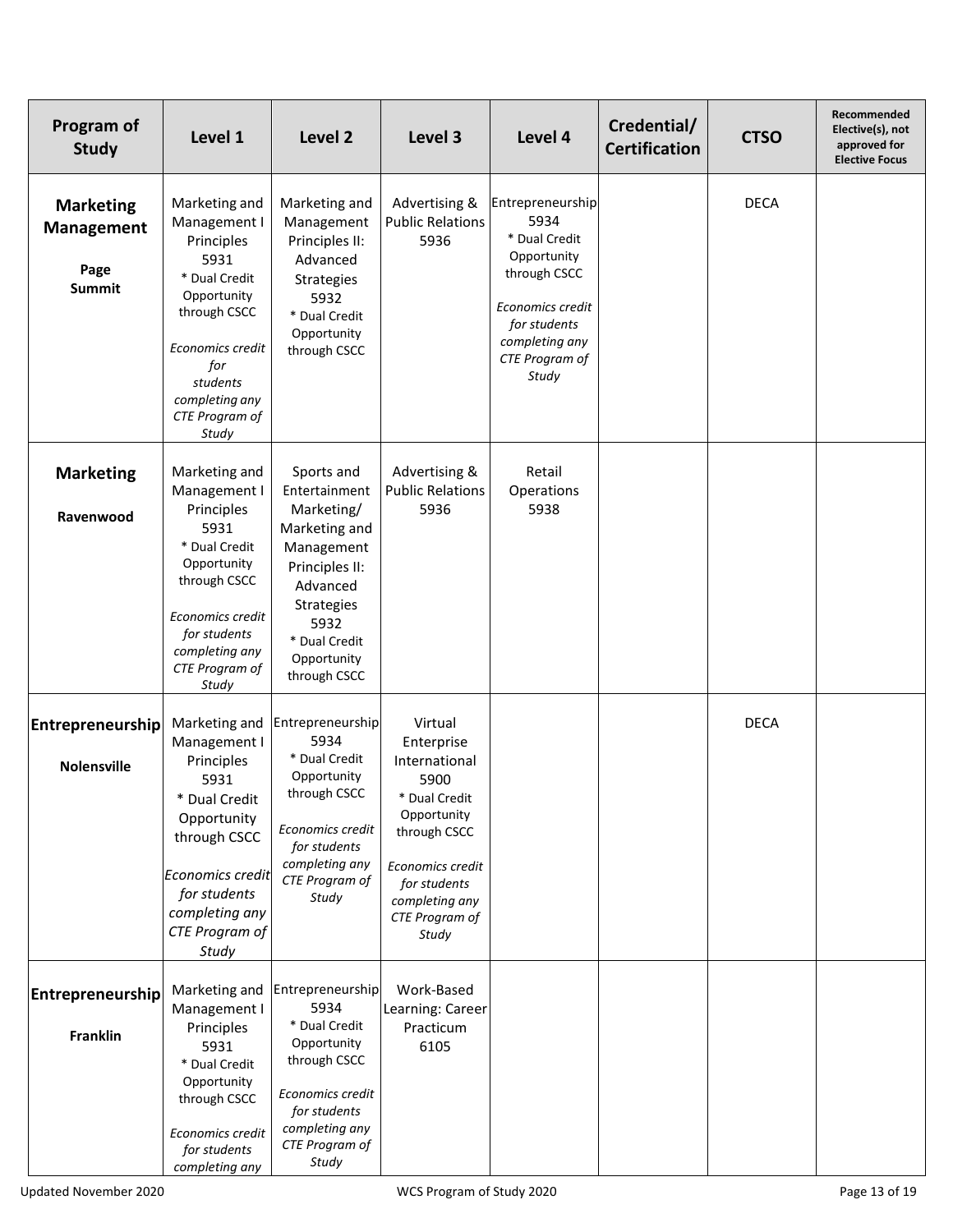| Program of<br><b>Study</b>                                                                                                                                                                          | Level 1                                                                                                                                             | Level 2                                                                                                                              | Level 3                                                               | Level 4 | Credential/<br><b>Certification</b> | <b>CTSO</b> | Recommended<br>Elective(s), not<br>approved for<br><b>Elective Focus</b> |
|-----------------------------------------------------------------------------------------------------------------------------------------------------------------------------------------------------|-----------------------------------------------------------------------------------------------------------------------------------------------------|--------------------------------------------------------------------------------------------------------------------------------------|-----------------------------------------------------------------------|---------|-------------------------------------|-------------|--------------------------------------------------------------------------|
|                                                                                                                                                                                                     | CTE Program of<br>Study                                                                                                                             |                                                                                                                                      |                                                                       |         |                                     |             |                                                                          |
| <b>Entrepreneurship</b>                                                                                                                                                                             | Marketing and<br>Management I                                                                                                                       | Entrepreneurship<br>5934                                                                                                             | <b>Business &amp;</b><br>Entrepreneurship                             |         |                                     | <b>DECA</b> |                                                                          |
| <b>Brentwood</b>                                                                                                                                                                                    | Principles<br>5931<br>* Dual Credit<br>Opportunity<br>through CSCC<br>Economics credit<br>for students<br>completing any<br>CTE Program of<br>Study | * Dual Credit<br>Opportunity<br>through CSCC<br>Economics credit<br>for students<br>completing any<br><b>CTE Program of</b><br>Study | Practicum<br>6159                                                     |         |                                     |             |                                                                          |
| $ \textsf{Enter}$ preneurship $ \textsf{Enter}$ epreneurship $ \textsf{Enter}$ epreneurship $ $<br>and Innovation<br>Center<br>The EIC is located at<br><b>Franklin High School</b><br><b>Annex</b> | and Innovation I<br>C12H35                                                                                                                          | and<br>Innovation II<br>C12H35                                                                                                       | EIC Practicum/<br>Work-Based<br>Learning: Career<br>Practicum<br>6105 |         |                                     |             |                                                                          |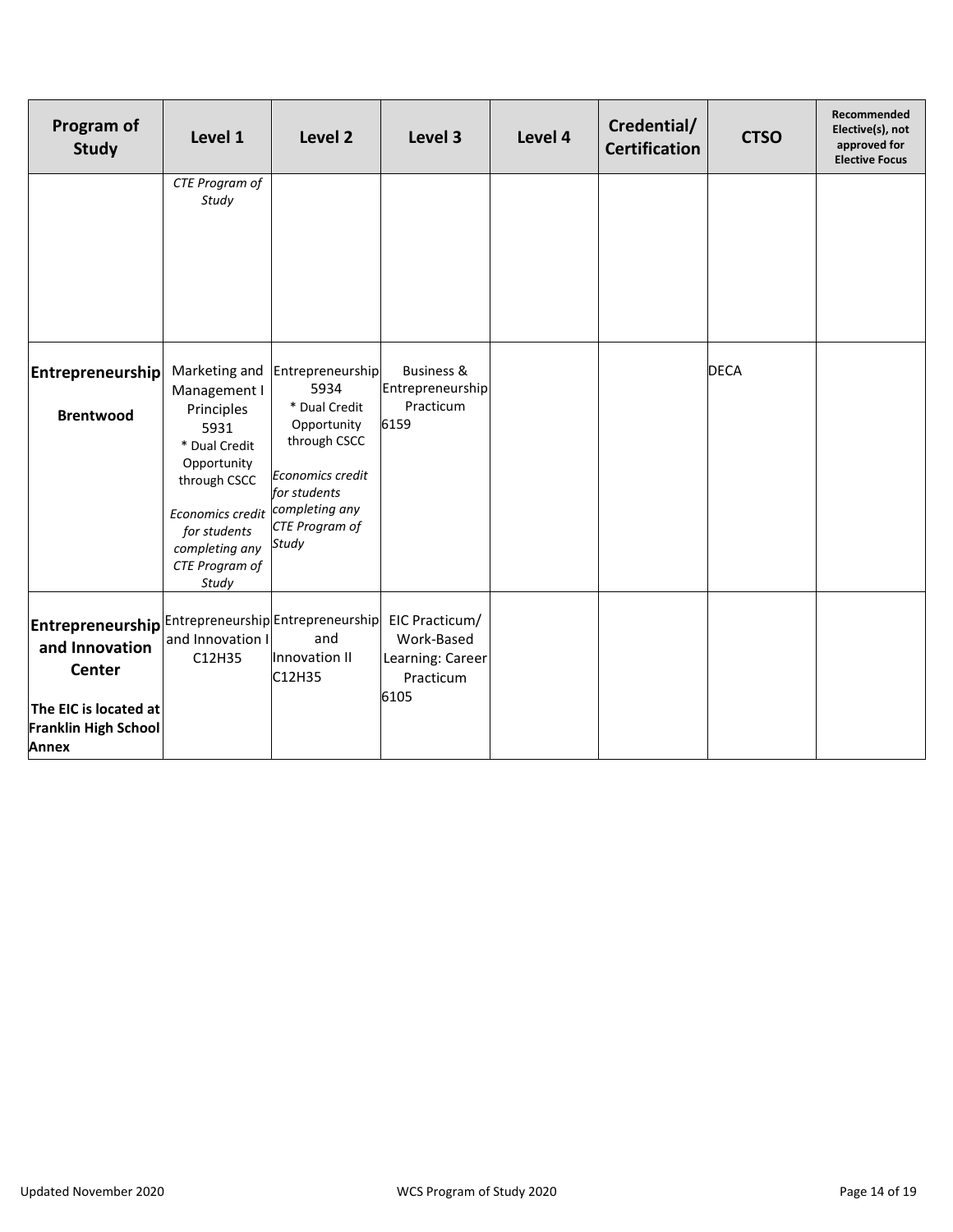### **Medical Sciences (page 1 of 2)**

| Program of<br><b>Study</b>                                                   | Level 1                                    | Level <sub>2</sub>                                                                                                                                                                                                                                  | Level 3                                                                                                                                                    | Level 4                                                                                 | Credential/<br><b>Certification</b>                             | <b>CTSO</b> | Recommended<br>Elective(s), not<br>approved for<br><b>Elective Focus</b> |
|------------------------------------------------------------------------------|--------------------------------------------|-----------------------------------------------------------------------------------------------------------------------------------------------------------------------------------------------------------------------------------------------------|------------------------------------------------------------------------------------------------------------------------------------------------------------|-----------------------------------------------------------------------------------------|-----------------------------------------------------------------|-------------|--------------------------------------------------------------------------|
| <b>Diagnostic</b><br>Services /<br><b>Pre-Med</b><br><b>Franklin</b><br>Page | <b>Health Science</b><br>Education<br>5998 | <b>Honors Anatomy</b><br>and Physiology<br>3251<br>Lab Science and<br>elective focus<br>credit only for<br>students<br>completing a<br><b>Medical Science</b><br>Program of Studies                                                                 | Diagnostic<br>Medicine<br>5994                                                                                                                             | Clinical<br>Internship<br>5993<br>Cardiovascular<br>Services<br>6131<br>PHS             | Certified EKG<br>Technician<br>Industry<br>Certification        | <b>HOSA</b> |                                                                          |
| <b>Diagnostic</b><br>Services/<br><b>Pre-Med</b><br>Independence             | <b>Health Science</b><br>Education<br>5998 | Diagnostic<br>Medicine<br>5994                                                                                                                                                                                                                      | and Physiology<br>3251<br>Lab Science and<br>elective focus<br>credit only for<br>students<br>completing a<br><b>Medical Science</b><br>Program of Studies | Honors Anatomy Honors Nursing<br>Education<br>6000<br>or<br>Clinical<br>Internship 5993 | <b>Certified Nursing</b><br>Assistant Industry<br>Certification | <b>HOSA</b> |                                                                          |
| <b>Emergency</b><br><b>Services</b><br><b>Fairview</b><br>Page<br>Ravenwood  | <b>Health Science</b><br>Education<br>5998 | Honors<br>Anatomy &<br>Physiology<br>5991<br>Fairview<br>Honors<br>Anatomy &<br>Physiology<br>3251<br>PHS & RHS<br>Lab Science and<br>elective focus<br>credit only for<br>students<br>completing a<br><b>Medical Science</b><br>Program of Studies | Honors<br>Emergency<br>Medical<br>Services<br>5995                                                                                                         | Clinical<br>Internship<br>5993                                                          | Emergency<br>Medical<br>Responder<br>Industry<br>Certification  | <b>HOSA</b> |                                                                          |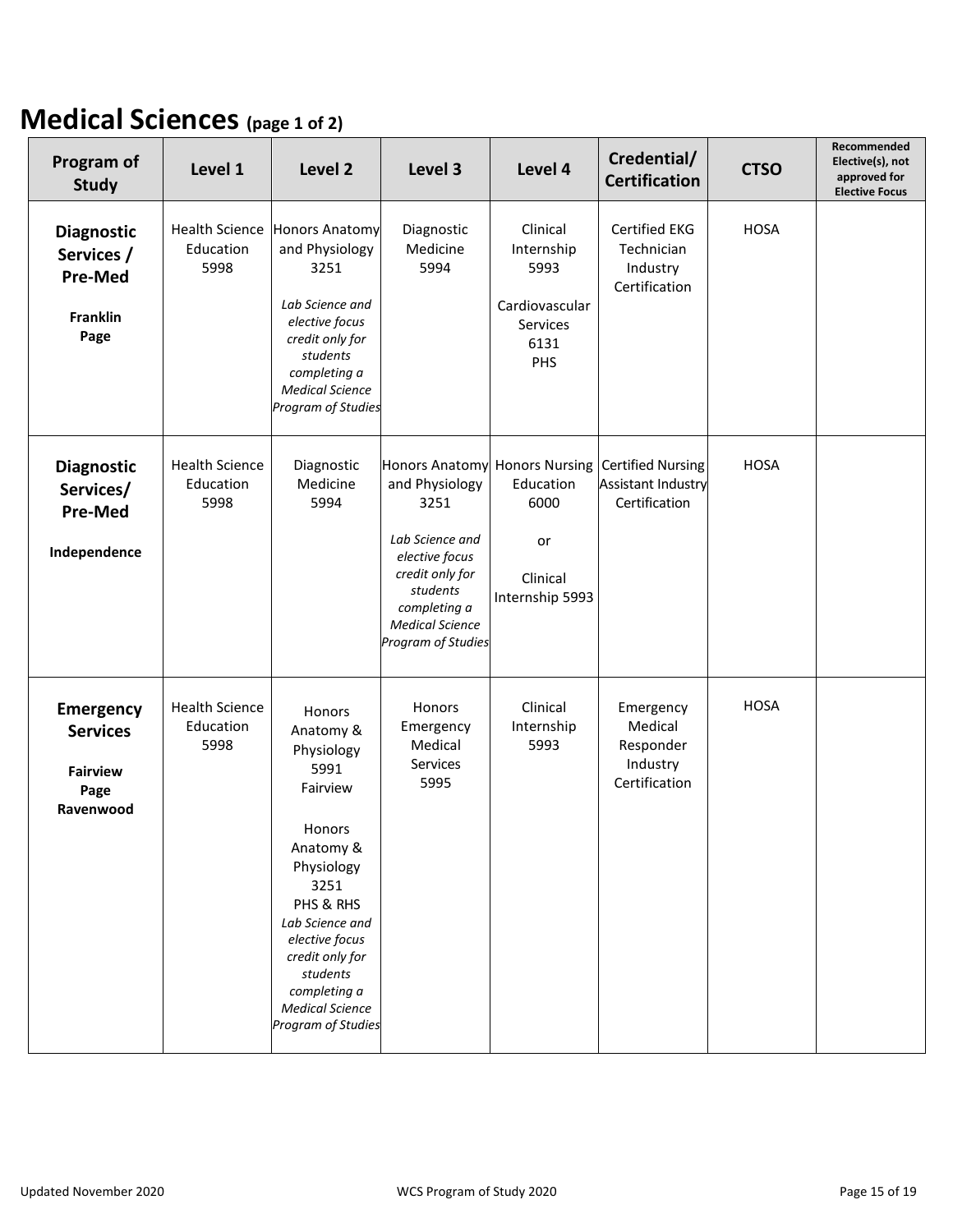### **Medical Sciences (page 2 of 2)**

| Program of<br><b>Study</b>                                                                                                 | Level 1                                                                         | Level 2                                                                                                                                                                                       | Level 3                                                                                                                                                                                                                                         | Level 4                                                                                                                                                                                                                                    | Credential/<br><b>Certification</b>                                                                                                                                      | <b>CTSO</b> | Recommended<br>Elective(s), not<br>approved for<br><b>Elective Focus</b> |
|----------------------------------------------------------------------------------------------------------------------------|---------------------------------------------------------------------------------|-----------------------------------------------------------------------------------------------------------------------------------------------------------------------------------------------|-------------------------------------------------------------------------------------------------------------------------------------------------------------------------------------------------------------------------------------------------|--------------------------------------------------------------------------------------------------------------------------------------------------------------------------------------------------------------------------------------------|--------------------------------------------------------------------------------------------------------------------------------------------------------------------------|-------------|--------------------------------------------------------------------------|
| Pre-Med /<br><b>Biomedical</b><br><b>Science (PLTW)</b><br>Ravenwood                                                       | Honors<br>Principles of<br>Biomedical<br>Science<br>23101<br>or<br>Biology 3210 | Honors Human<br><b>Body Systems</b><br>23102<br>Lab Science and<br>elective focus<br>credit only for<br>students<br>completing the<br><b>PLTW Biomedical</b><br>Science Program<br>of Studies | <b>Honors Medical</b><br>Interventions                                                                                                                                                                                                          | Honors<br>Biomedical<br>Innovations                                                                                                                                                                                                        |                                                                                                                                                                          | <b>HOSA</b> | AP Chemistry<br>3225<br><b>AP Physics</b><br>3238                        |
| <b>Nursing</b><br>(Therapeutic<br><b>Nursing Services)</b><br><b>Centennial</b><br><b>Nolensville</b><br>Page<br>Ravenwood | <b>Health Science</b><br>Education<br>5998                                      | Therapeutics<br>5999<br><b>Certified Clinical</b><br>Medical<br>Assistant<br>Industry<br>Certification<br>(if Medical<br>Therapeutics is<br>Followed by<br>Clinical<br>Internship)            | Honors Medical Honors Anatomy<br>and Physiology<br>3251<br>Lab Science and<br>elective focus<br>credit only for<br>students<br>completing a<br><b>Medical Science</b><br>Program of Studies<br>or<br><b>Honors Nursing</b><br>Education<br>6000 | Clinical<br>Internship<br>5993<br>or                                                                                                                                                                                                       | <b>Certified Clinical</b><br>Medical<br>Assistant<br>Industry<br>Certification<br>Honors Nursing Certified Nursing<br>Education 6000 Assistant Industry<br>Certification | <b>HOSA</b> |                                                                          |
| <b>Sport and Human</b><br>Performance<br>Independence<br><b>Fairview</b><br><b>Nolensville</b><br><b>Summit</b>            | <b>Health Science</b><br>Education<br>5998                                      | Honors<br>Rehabilitation<br>Careers<br>5990                                                                                                                                                   | <b>Honors Anatomy</b><br>and Physiology<br>5991 FVHS<br><b>Honors Anatomy</b><br>and Physiology<br>3251 HIS<br>Lab Science and<br>elective focus<br>credit only for<br>students<br>completing a<br><b>Medical Science</b><br>Program of Studies | Clinical<br>Internship<br>5993<br>IHS & SHS<br><b>Exercise Science</b><br>6170<br><b>FVHS</b><br>Certified<br><b>Personal Trainer</b><br>Industry<br>Certification<br>(if Exercise<br>Science is<br>Followed by<br>Clinical<br>Internship) | Certified<br><b>Personal Trainer</b><br>Industry<br>Certification                                                                                                        | <b>HOSA</b> |                                                                          |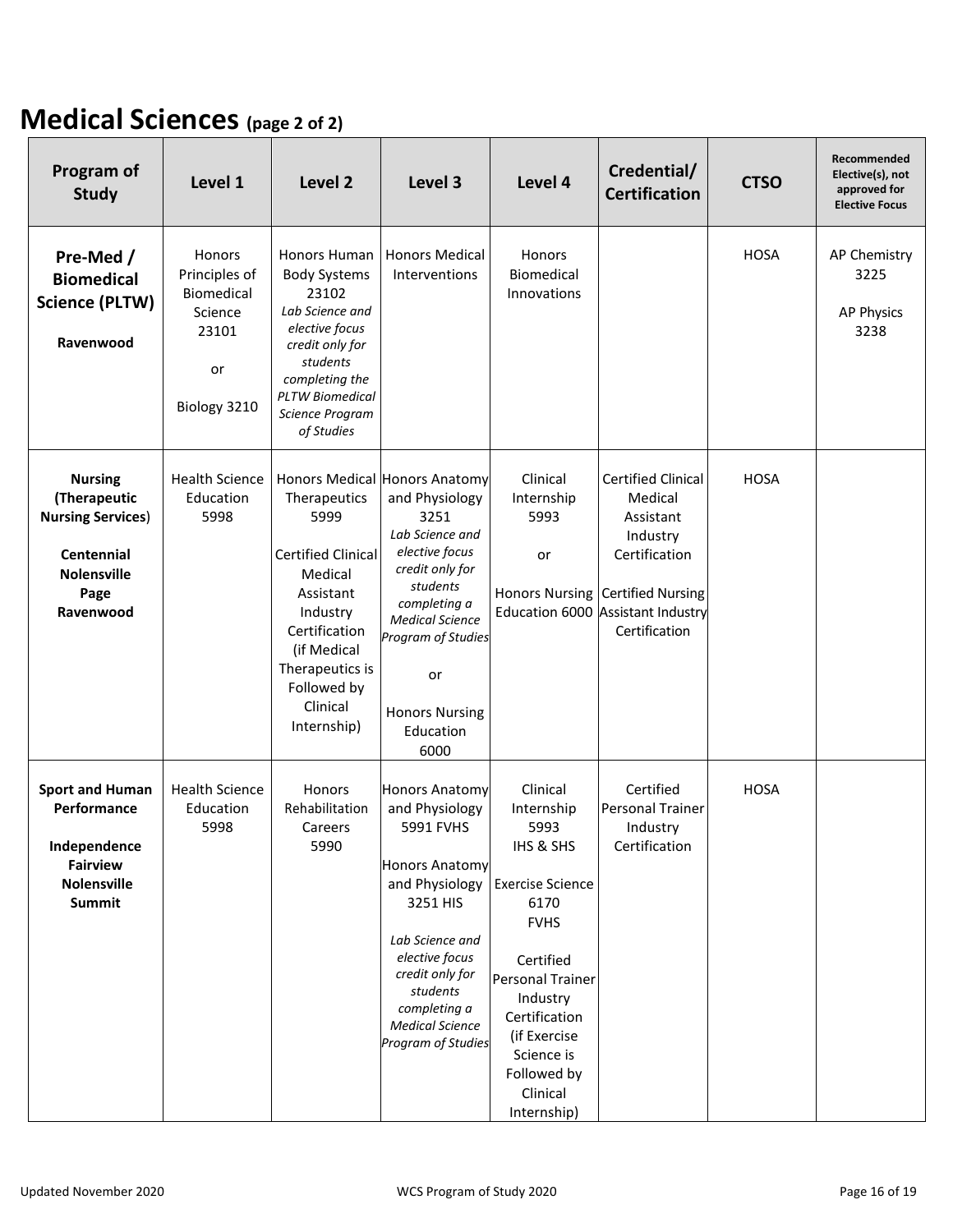### **Science, Technology, Engineering, & Mathematics (page 1 of 2)**

| Program of<br><b>Study</b>                                                                              | Level 1                                       | Level 2                                                                                                     | Level 3                                             | Level 4                                             | Credential/<br><b>Certification</b> | <b>CTSO</b> | Recommended<br>Elective(s), not<br>approved for<br><b>Elective Focus</b> |
|---------------------------------------------------------------------------------------------------------|-----------------------------------------------|-------------------------------------------------------------------------------------------------------------|-----------------------------------------------------|-----------------------------------------------------|-------------------------------------|-------------|--------------------------------------------------------------------------|
| <b>STEM Research:</b><br><b>Mechanical</b><br><b>Engineering</b><br><b>Brentwood</b><br><b>Franklin</b> | Coding I<br>6098                              | Honors<br>Engineering<br>Through Service<br>Learning<br>5921<br>or<br>AP Computer<br>Science<br>3635        | <b>AP Physics</b><br>3238                           | Honors STEM<br>Research<br>6147                     |                                     | <b>TSA</b>  | AP<br>Environmental<br>Science<br>3236                                   |
| <b>STEM Research:</b><br><b>Chemical</b><br><b>Engineering</b><br><b>Brentwood</b><br>Franklin          | Coding I<br>6098                              | Honors<br>Engineering<br><b>Through Service</b><br>Learning<br>5921<br>or<br>AP Computer<br>Science<br>3635 | AP Chemistry<br>3225                                | Honors STEM<br>Research<br>6147                     |                                     | <b>TSA</b>  | AP<br>Environmental<br>Science<br>3236                                   |
| <b>STEM Research:</b><br><b>Biomedical</b><br><b>Engineering</b><br><b>Brentwood</b>                    | Coding I<br>6098                              | <b>Honors</b><br>Engineering<br>Through Service<br>Learning<br>5921<br>or<br>AP Computer<br>Science<br>3635 | <b>AP Biology</b><br>3217                           | Honors STEM<br>Research<br>6147                     |                                     | <b>TSA</b>  | AP<br>Environmental<br>Science<br>3236                                   |
| <b>Engineering by</b><br><b>Design</b><br>Page                                                          | Foundations of<br>Technology<br>(EBD)<br>5917 | Technological<br>Design (EBD)<br>5885                                                                       | Advanced<br>Design<br>Applications<br>(EBD)<br>5920 | Work-Based<br>Learning: Career<br>Practicum<br>6105 | Autodesk<br><b>Certified User</b>   | <b>TSA</b>  |                                                                          |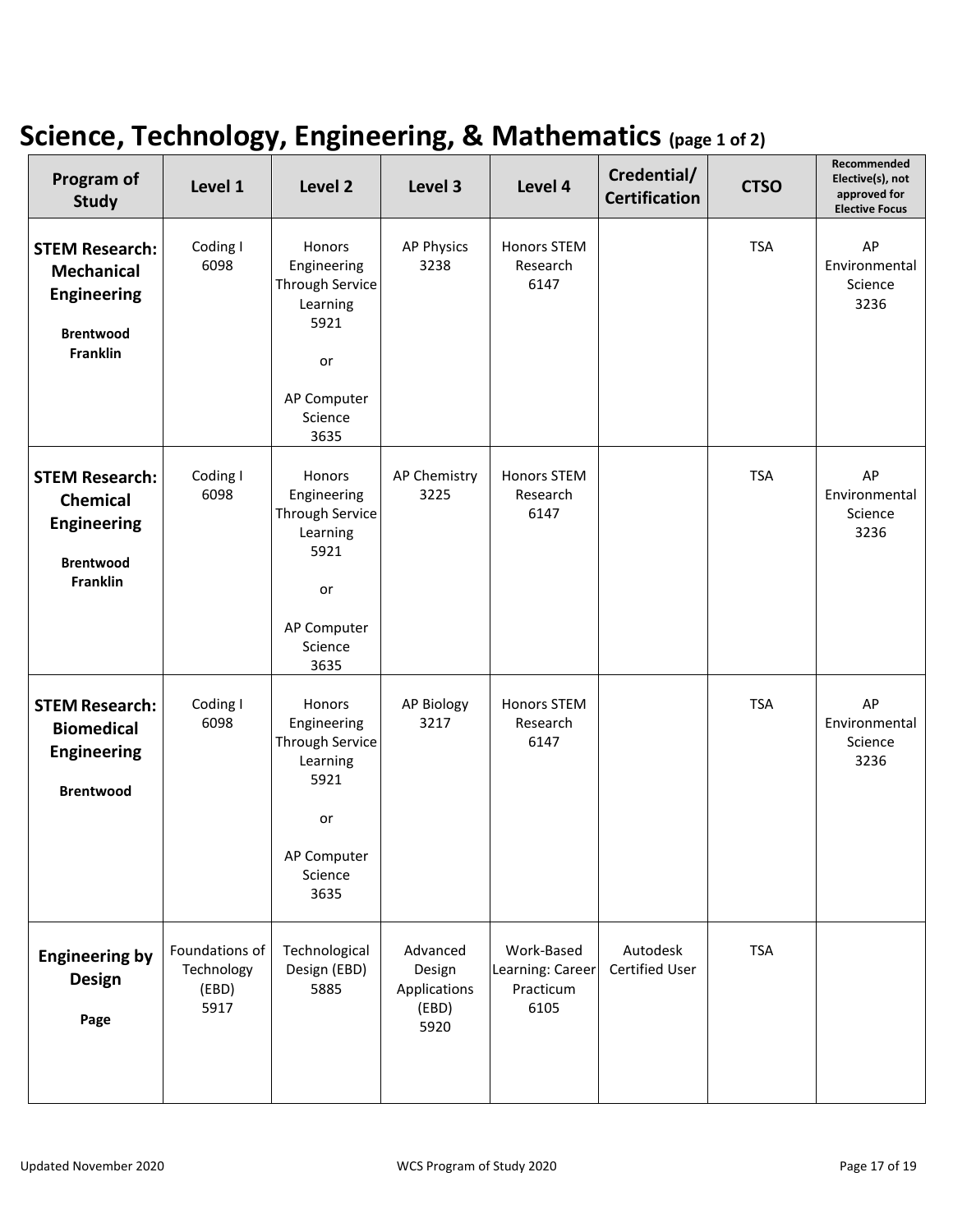## **Science, Technology, Engineering, & Mathematics (page 2 of 2)**

| Program of<br><b>Study</b>                                                                        | Level 1                                                                  | Level 2                                                                                                                                                                                                           | Level 3                                                                                                                            | Level 4                                                                                                                      | Credential/<br><b>Certification</b>  | <b>CTSO</b>      | Recommended<br>Elective(s), not<br>approved for<br><b>Elective Focus</b> |
|---------------------------------------------------------------------------------------------------|--------------------------------------------------------------------------|-------------------------------------------------------------------------------------------------------------------------------------------------------------------------------------------------------------------|------------------------------------------------------------------------------------------------------------------------------------|------------------------------------------------------------------------------------------------------------------------------|--------------------------------------|------------------|--------------------------------------------------------------------------|
| <b>Engineering</b><br><b>Project Lead the</b><br><b>Way</b><br>Page<br><b>Summit</b>              | <b>Honors</b><br>Introduction to<br>Engineering<br>Design<br>(PLTW) 6054 | <b>Honors</b><br>Principles of<br>Engineering<br>(PLTW) 6052<br>Lab science and<br>elective focus<br>credit only for<br>students<br>completing an<br>Engineering<br>Project Lead the<br>Way Program<br>of Studies | <b>Honors Civil</b><br>Engineering<br>(PLTW) 6056<br>and Honors<br>Digital<br>Electronics<br>(PLTW) 6053                           | <b>Honors</b><br>Engineering<br>Design and<br>Development<br>(PLTW) 6059<br>** ENGR 2100<br>(MTSU)<br>DE Course Code<br>4071 | Autodesk<br>Certified User           | SkillsUSA or TSA |                                                                          |
| <b>Engineering and</b><br><b>Unmanned</b><br><b>Aerial Systems</b><br>(UAS)<br><b>Nolensville</b> | Principles of<br>Engineering<br>Technology<br>5924                       | Engineering<br>Design I<br>6139                                                                                                                                                                                   | Engineering<br>Design II<br>6140<br>Or Honors<br>Unmanned<br>Aerial System<br>3153<br>* Dual Credit<br>Opportunity<br>through MTSU | Work-Based<br>Learning: Career<br>Practicum<br>related to<br>Engineering and<br>Unmanned<br><b>Aerial Systems</b><br>6105    | <b>Remote Pilot</b><br>Certification |                  |                                                                          |
| <b>Technology</b><br>(Robotics)<br>Ravenwood                                                      | Principles of<br>Engineering<br>Technology<br>5924                       | Coding I<br>or<br>AP Computer<br>Science                                                                                                                                                                          | <b>Robotics</b><br>& Automated<br>Systems<br>3153                                                                                  | Engineering<br>Practicum<br>or<br><b>Engineering Your</b><br>World<br>or<br>Physics                                          |                                      |                  |                                                                          |